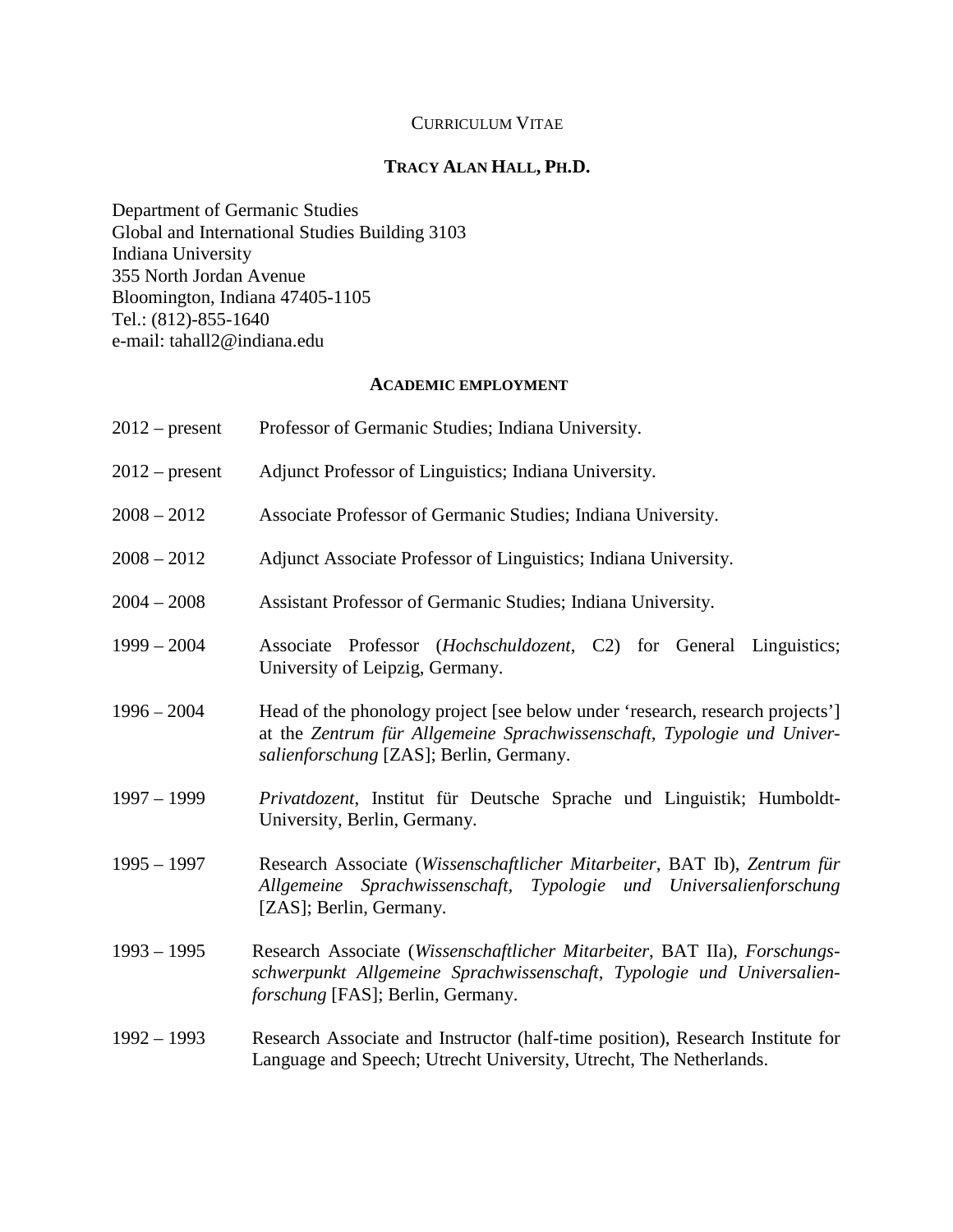| $1991 - 1993$                                 | Research Associate (Wissenschaftlicher Angestellter, BAT IIa) in the<br>research project (Sonderforschungsbereich) 'Theory of the Lexicon';<br>Heinrich-Heine University, Düsseldorf, Germany. [Full time: January 1991 -<br>July 1992, April 1993 - October 1993; half-time: August 1992 - March<br>1993]. |  |
|-----------------------------------------------|-------------------------------------------------------------------------------------------------------------------------------------------------------------------------------------------------------------------------------------------------------------------------------------------------------------|--|
| 1990                                          | Visiting Assistant Professor, Fall quarter, Department of Linguistics;<br>University of Washington, Seattle.                                                                                                                                                                                                |  |
| $1987 - 1989$                                 | Teaching Associate, Department of Germanics; University of Washington,<br>Seattle.                                                                                                                                                                                                                          |  |
| $1985 - 1987$                                 | Teaching Assistant, Department of Germanics; University of Washington,<br>Seattle.                                                                                                                                                                                                                          |  |
| <b>EDUCATION</b>                              |                                                                                                                                                                                                                                                                                                             |  |
| 1997                                          | Habilitation, General Linguistics, Humboldt-University, Berlin.                                                                                                                                                                                                                                             |  |
| 1990                                          | Ph.D., Linguistics, University of Washington, Seattle.                                                                                                                                                                                                                                                      |  |
| 1987                                          | M. A., 1987, Linguistics, University of Washington, Seattle.                                                                                                                                                                                                                                                |  |
| 1983                                          | B. A., History and German, University of California, Davis.                                                                                                                                                                                                                                                 |  |
| <b>GRANTS, FELLOWSHIPS, HONORS AND AWARDS</b> |                                                                                                                                                                                                                                                                                                             |  |
| 2015                                          | Trustees Teaching Award; \$2500.                                                                                                                                                                                                                                                                            |  |
| 2012                                          | Department of Germanic Studies, Indiana University Graduate Teacher and<br>Mentor Award for 2012.                                                                                                                                                                                                           |  |
| 2010                                          | Trustees Teaching Award; \$2500.                                                                                                                                                                                                                                                                            |  |
| 2009                                          | Department of Germanic Studies, Indiana University Graduate Teacher and<br>Mentor Award for 2009.                                                                                                                                                                                                           |  |
| 2008                                          | Short term DAAD grant; Zentrum für Allgemeine Sprachwissenschaft Berlin<br>[ZAS], October – December 2008; 3680 Euros.                                                                                                                                                                                      |  |
| 2008                                          | Fellow; Zentrum für Allgemeine Sprachwissenschaft, Berlin [ZAS], October<br>$-$ December 2008; 2000 Euros.                                                                                                                                                                                                  |  |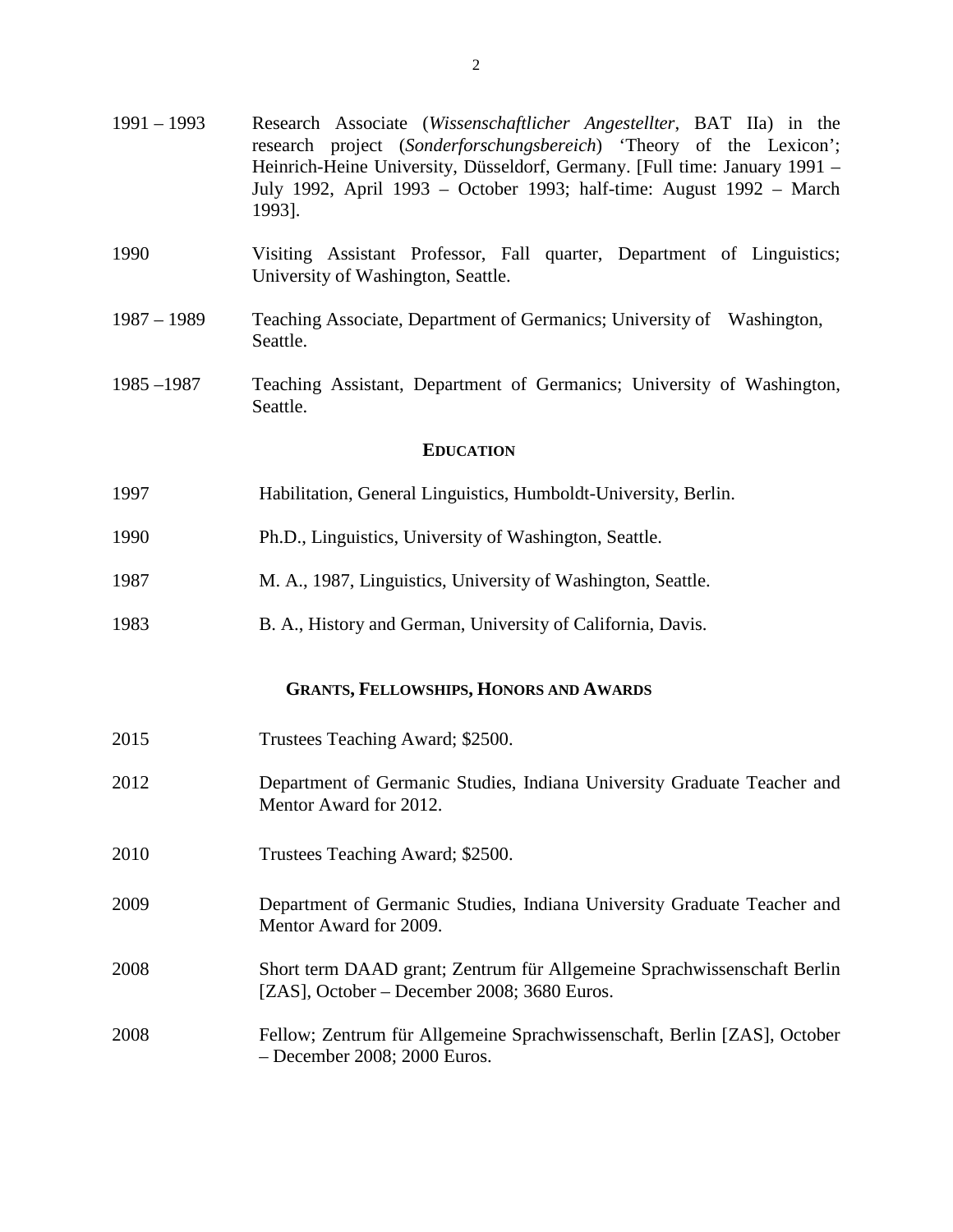| 2007          | Fellow; Zentrum für Allgemeine Sprachwissenschaft, Berlin [ZAS] February<br>2007; 1000 Euros.            |
|---------------|----------------------------------------------------------------------------------------------------------|
| 2006          | Fellow; Zentrum für Allgemeine Sprachwissenschaft, Berlin [ZAS], June<br>2006; 1200 Euros.               |
| 2006          | Overseas Conference Fund Grant; Indiana University, April 200; \$400.                                    |
| 2005          | Fellow; Zentrum für Allgemeine Sprachwissenschaft, Berlin [ZAS], May -<br>June 2005; 2000 Euros.         |
| 2005          | Fellow; Graduiertenkolleg, University of Leipzig, June 2005; 2500 Euros.                                 |
| 2005          | Overseas Conference Fund Grant; Indiana University, February 2005; \$600.                                |
| 2005          | Summer Faculty Fellowship; Indiana University, Summer 2005; \$8000.                                      |
| 1994          | Fellow, Max-Planck-Institute for Psycholinguistics; Nijmegen, The Nether-<br>lands, September 1994.      |
| $1989 - 1990$ | Fellowship (German Academic Exchange Service, DAAD); Heinrich-Heine-<br>University, Düsseldorf, Germany. |
| $1987 - 1989$ | Foreign Language and Area Studies Fellowship [FLAS] for Hindi;<br>University of Washington.              |
| $1984 - 1985$ | Graduate Student Tuition Fellowship; University of Washington.                                           |
| $1983 - 1984$ | Fellowship (Liga für Völkerfreundschaft); Karl Marx University, Leipzig,<br>German Democratic Republic.  |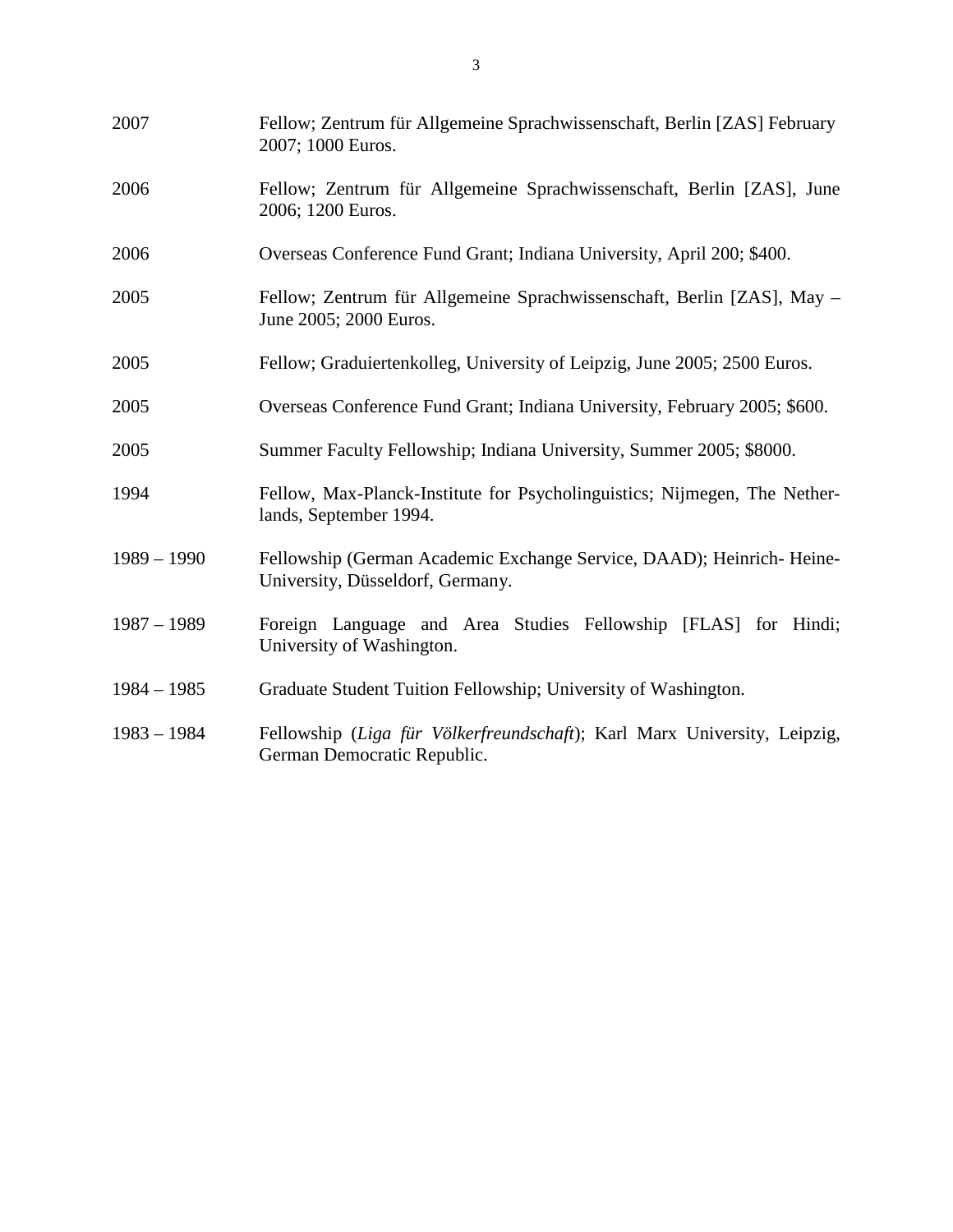#### **PUBLICATIONS**

### **BOOKS**

- [1] Hall, T. A. (1992). *Syllable Structure and Syllable Related Processes in German*. Tübingen: Niemeyer. 246 pages.
- [2] Hall, T. A. (1997). *The Phonology of Coronals*. Amsterdam: John Benjamins. [*Current Issues in Linguistic Theory* 149]. 176 pages.
- [3] Hall, T. A. (2000). *Phonologie. Eine Einführung.* [*Phonology. An Introduction*]. Berlin: Walter de Gruyter. [*De Gruyter Studienbuch*]. 360 pages.
- [4] Hall, T. A. (2011). *Phonologie. Eine Einführung.* [*Phonology. An Introduction*]. Berlin: Walter de Gruyter. [*De Gruyter Studienbuch*]. Second edition; slightly revised and expanded; 370 pages

#### **BOOK-LENGTH MANUSCRIPTS**

- [1] Hall, T. A. (1987). *Schwa-Zero Alternations in German*. M.A. Thesis, University of Washington, Seattle.
- [2] Hall, T. A. (1990). *Syllable Structure and Syllable Related Processes in German*. Ph.D. dissertation, University of Washington, Seattle.
- [3] Hall, T. A. (1996). *The Phonology of Coronals*. Habilitationsschrift, Humboldt-University, Berlin.

#### **EDITED VOLUMES**

- [1] Alexiadou, Artemis and T. A. Hall (eds.) (1997). *Universal Grammar and Typological Variation*. Amsterdam: John Benjamins. [*Linguistik Aktuell* 13]. 252 pages.
- [2] Hall, T. A. and Ursula Kleinhenz (eds.) (1999). *Studies on the Phonological Word*. Amsterdam: John Benjamins. [*Current Issues in Linguistic Theory* 174]. 297 pages.
- [3] Hall, T. A. (ed.) (2001). *Distinctive Feature Theory*. Berlin: Mouton de Gruyter. [*Phonology and Phonetics* 2]. 372 pages.
- [4] Downing, Laura, T. A. Hall and Renate Raffelsiefen (eds.) (2005). *Paradigms in Phonological Theory.* Oxford: Oxford University Press. 349 pages.

### **SPECIAL ISSUES OF JOURNALS EDITED**

- [1] Ćavar, Małgorzata and T. A. Hall (eds.) (2007). Guest Editors of the *Journal of Slavic Linguistics* 15.2. (Special Issue on the Phonology of Slavic Languages).
- [2] Hall, T. A., Kristine Hildebrandt and Balthasar Bickel (eds.) (2008). Guest Editors of *Linguistics* 46.2. (Special Issue on the Word in Phonology).

### **WORKING PAPERS VOLUMES EDITED**

- [1] Hall, T. A. & Marzena Rochoń (eds.) (2000). *Investigations in Prosodic Phonology: The Role of the Foot and Phonological Word*. *ZAS Papers in Linguistics* 19. 228 pages.
- [2] Hall, T. A., Bernd Pompino-Marschall & Marzena Rochoń (eds.) (2002). *Papers on Phonetics and Phonology: The Articulation, Acoustics and Perception of Consonants. ZAS Papers in Linguistics* 28*.* 168 pages.
- [3] Hall, T. A. & Silke Hamann (eds.) (2003). *Papers in Phonology and Phonetics*. *ZAS Papers in Linguistics* 32. 213 pages.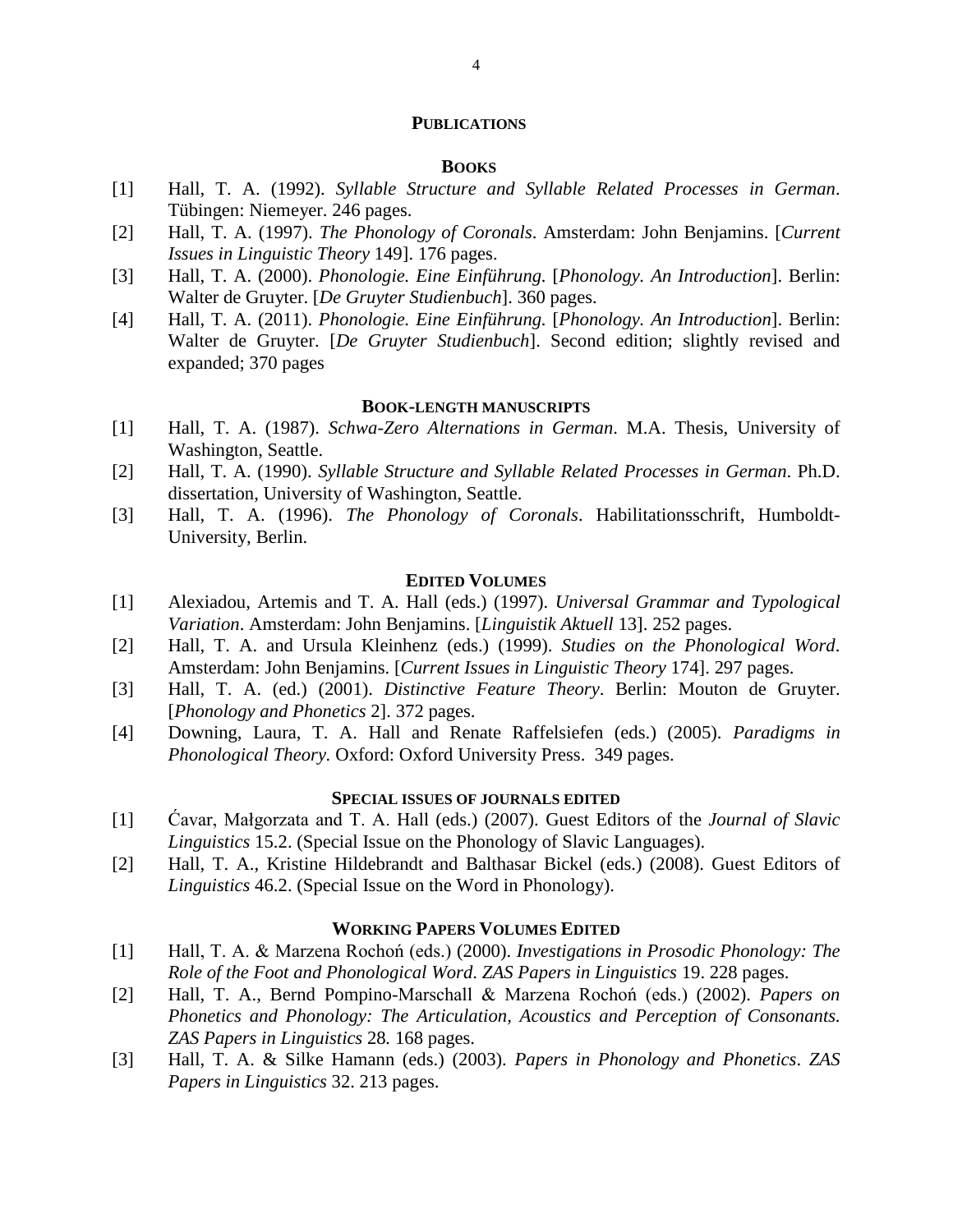#### **ARTICLES IN REFEREED JOURNALS**

- [1] Hall, T. A. (1989a). 'Lexical Phonology and the distribution of German [ç] and [x].' *Phonology* 6.1: 1-17.
- [2] Hall, T. A. (1989b). 'German syllabification, the velar nasal and the representation of schwa.' *Linguistics* 27: 807-842.
- [3] Hall, T. A. (1991). 'Über ein ungültiges Argument für den Affrikatenstatus von Plosiv + Frikativ Sequenzen im Deutschen.' ['On an invalid argument for the affricate status of plosive + fricative sequences in German.'] *Linguistische Berichte* 134: 310-313.
- [4] Hall, T. A. (1993). 'The phonology of German /ʀ/.' *Phonology* 10.1: 83-105.
- [5] Hall, T. A. (1996). 'Inalterability and sibilant neutralization in Gujarati.' *Lingua* 99: 11- 20.
- [6] Hall, T. A. (1997). 'The historical development of retroflex consonants in Sanskrit.' *Lingua* 102: 203-221.
- [7] Hall, T. A. (1998). 'A note on secondary stress in German prosodic morphology.' *Linguistische Berichte* 175: 414-424.
- [8] Hall, T. A. (2000a). 'Typological generalizations concerning secondary palatalization.' *Lingua* 110: 1-25.
- [9] Hall, T. A. (2000b). 'Syllabically-conditioned coalescence and deletion in Zoque: An optimality-theoretic analysis.' *Linguistics* 38.4: 711-738.
- [10] Hall, T. A. (2001). 'The distribution of superheavy syllables in English.' *Folia Linguistica* XXXV/3-4: 399-442.
- [11] Hall, T. A. (2002a). 'Against extrasyllabic consonants in German and English.' *Phonology* 19.1: 33-75.
- [12] Hall, T. A. (2002b). 'The distribution of superheavy syllables in Standard German.' *The Linguistic Review* 19: 377-420.
- [13] Hall, T. A. & Silke Hamann (2003a). 'Loanword nativization in German.' *Zeitschrift für Sprachwissenschaft* 22: 56-85.
- [14] Hall, T. A. (2003b). 'Phonetics in phonology. The markedness of rhotic+glide sequences in English.' *Folia Linguistica* XXXVII: 249-267.
- [15] Hall, T. A. (2004a). 'Assibilation in Modern German.' *Lingua* 114: 1035-1062.
- [16] Hall, T. A. (2004b). 'On the nongemination in West Germanic twenty-one years later.' *Folia Linguistica Historica* XXV: 211-234.
- [17] Hall, T. A. (2005). 'Paradigm uniformity effects in German phonology.' *Journal of Germanic Linguistics* 17.4: 225-264.
- [18] Hall, T. A. (2006a). 'English syllabification as the interaction of markedness constraints.' *Studia Linguistica* 60.1: 1-33.
- [19] Hall, T. A., Silke Hamann & Marzena Zygis (2006b) 'The phonetic motivation for phonological stop assibilation.' *Journal of the International Phonetic Association* 36.1: 59-81.
- [20] Hall, T. A. & Silke Hamann (2006c). 'Towards a typology of phonological stop assibilation.' *Linguistics* 44.6: 1195-1236.
- [21] Hall, T. A. (2006d). 'Derived environment blocking effects in Optimality Theory.' *Natural Language and Linguistic Theory* 24.3: 803-856.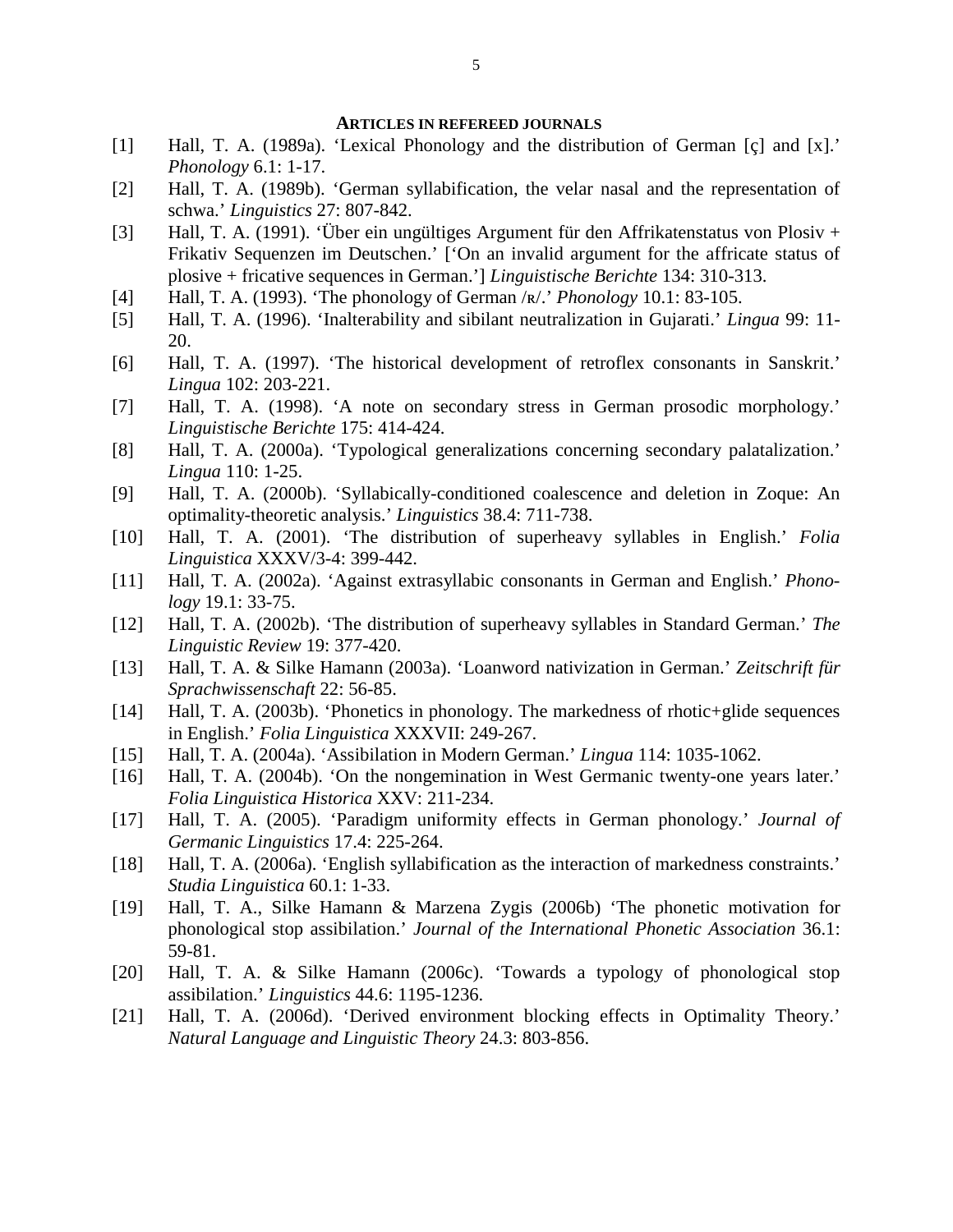- [22] Hall, T. A. (2006e). 'Natural vs. unnatural sound changes: A reanalysis of occlusivization in Southeast Solomonic.' *Folia Linguistica Historica* 27: 5-18.
- [23] Hall, T. A. (2007a). 'German glide formation and its theoretical consequences.' *The Linguistic Review* 24.1: 1-31.
- [24] Hall, T. A. and John H. G. Scott (2007b). 'Inflectional paradigms have a base: Evidence from s-dissimilation in Southern German dialects.' *Morphology* 17.1: 151-178.
- [25] Hall, T. A., Kristine Hildebrandt and Balthasar Bickel (2008a). 'Introduction. Theory and typology of the word.' *Linguistics* 46.2: 183-192.
- [26] Hall, T. A. and Kristine Hildebrandt (2008b). 'Phonological and morphological domains in Kyirong Tibetan.' *Linguistics* 46.2: 215-248.
- [27] Hall, T. A. (2008c). 'German glide formation and the suffix –*esk*.' *Folia Linguistica* 42.2: 307-329.
- [28] Hall, T. A. (2008d). 'Middle High German rs > rʃ as height dissimilation.' *Journal of Comparative Germanic Linguistics* 11.3: 213-248.
- [29] Hall, T. A. (2009a). 'Liquid dissimilation in Bavarian German.' *Journal of Germanic Linguistics* 21.1: 1-36.
- [30] Glover, J. and Hall, T. A. (2009b). 'The historical development of /g/ and /b/ in a German dialect.' *Folia Linguistica Historica* 30: 219-245.
- [31] Hall, T. A. (2009c). 'Rule inversion in a regional variety of Bavarian German.' *Zeitschrift für Dialektologie und Linguistik* 76: 137-164
- [32] Hall, T. A. and Silke Hamann (2010a). 'On the cross-linguistic avoidance of rhotic plus high front vocoid sequences.' *Lingua* 120: 1821–1844.
- [33] Hall, T. A. (2010b). 'Nasal place assimilation in Emsland German and its theoretical consequences.' *Zeitschrift für Dialektologie und Linguistik* 77: 129-144.
- [34] Hall, T. A. (2011a). 'Vowel prothesis in Walliser German.' *Linguistics* 49.5: 945–976.
- [35] Hall, T. A. (2011b). 'The status of diachronic buccalizations in Germanic.' *Beiträge zur Geschichte der Deutschen Sprache und Literatur* 133.3: 389-410.
- [36] Hall, T. A. (2012a). 'An argument for the feature [dental].' *Language Sciences* 34: 92-97.
- [37] Hall, T. A. (2012b). 'The representation of affricates in Cimbrian German.' *Journal of Germanic Linguistics* 24.1: 1-22.
- [38] Hall, T. A. (2013). 'How common is r-epenthesis?' *Folia Linguistica* 47.1: 55-87.
- [39] Hall, T. A. (2014a). 'Constraints and repair strategies in Early Germanic and the phonology of Old High German <z> revisited'. *Beiträge zur Geschichte der Deutschen Sprache und Literatur* 136.1: 1-34.
- [40] Hall, T. A. (2014b). 'Alveolopalatalization in Central German as markedness reduction.' *Transactions of the Philological Society* 112: 143-166.
- [41] Hall, T. A. (2014c). 'The analysis of Westphalian German spirantization.' *Diachronica* 31: 223-266.
- [42] Hall, T. A. (2014d). 'The phonology of Westphalian German glides.' *Journal of Germanic Linguistics* 26.4: 323-360.
- [43] Hall, T. A. (2015). 'The modern reflexes of Westphalian German *Schärfung*.' *Zeitschrift für Dialektologie und Linguistik* 82: 26-47.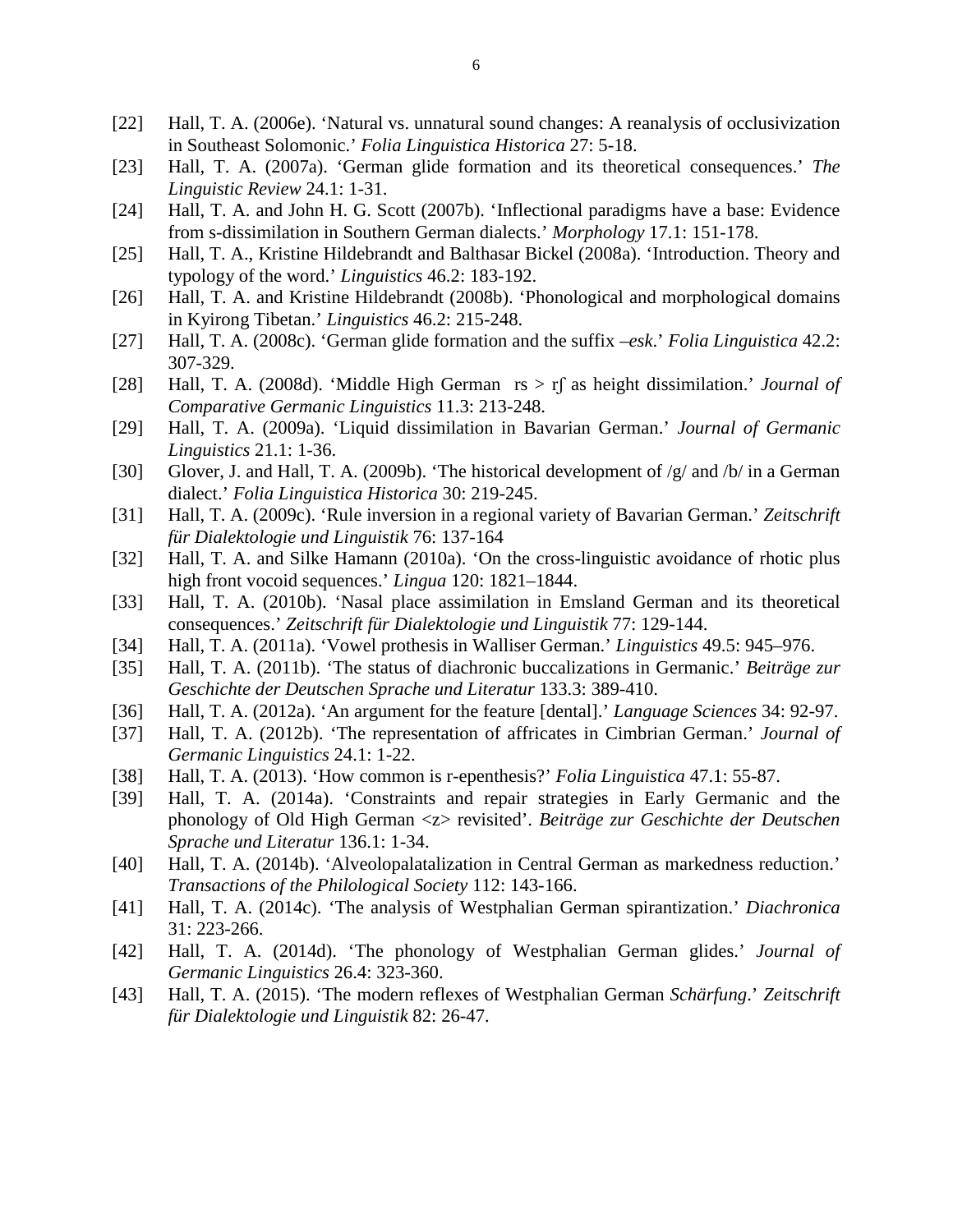#### **BOOK CHAPTERS**

#### ['\*'denotes refereed articles]

- [1] Hall, T. A. \*(1992). 'Syllable final clusters and schwa epenthesis in German.' In: Peter Eisenberg, Karl-Heinz Ramers, & Heinz Vater (eds.) 208-245. *Silbenphonologie des Deutschen*. Tübingen: Narr.
- [2] Hall, T. A. (1994). 'Extrasyllabicity and resyllabification.' In: Richard Wiese (ed.) *Recent Developments in Lexical Phonology. Arbeiten des Sonderforschungsbereichs 282:* 151-166. Düsseldorf.
- [3] Hall, T. A. \*(1995). 'Remarks on coronal underspecification.' In: Harry van der Hulst & Jeroen van de Weijer (eds.) *Leiden in Last. HIL Phonology Papers I.* 187-203. The Hague: Holland Academic.
- [4] Hall, T. A. \*(1996). 'Silben- und Morphemstruktur in der Phonologie des Deutschen.' ['Syllable and morpheme structure in the phonology of German.'] In: Ewald Lang & Gisela Zifonun (eds.) *Deutsch-typologisch*. 553-568. Berlin: Walter de Gruyter.
- [5] Artemis Alexiadou & Hall, T. A. (1997). 'Introduction.' In: Artemis Alexiadou & T. A. Hall (eds.) *Universal Grammar and Typological Variation*. 1-15. Amster-dam: John Benjamins.
- [6] Hall, T. A. (1999a). 'The phonological word: A review.' In: T. A. Hall & Ursula Kleinhenz (eds.) *Studies on the Phonological Word*. 1-22. Amsterdam: John Benjamins.
- [7] Hall, T. A. (1999b). 'Phonotactics and the prosodic structure of German function words' In: T. A. Hall & Ursula Kleinhenz (eds.) *Studies on the Phonological Word*. 99-131. Amsterdam: John Benjamins.
- [8] Hall, T. A. (2001). 'Introduction: Phonological representation and phonetic implementation of distinctive features.' In: T. A. Hall (ed.). *Distinctive Feature Theory*. Berlin: Mouton de Gruyter. 1-41.
- [9] Laura Downing, Hall, T. A. & Renate Raffelsiefen \*(2005a). 'Introduction: The role of paradigms in phonology.' In: Downing, Hall & Raffelsiefen (eds.) *Paradigms in Phonological Theory*. 1-16. Oxford: Oxford University Press.
- [10] Hall, T. A. (2005b). 'German glide formation as the interaction of markedness and faithfulness' *Proceedings of the Chicago Linguistics Society* 41: 81-93.
- [11] Hall, T. A. (2006a). 'Syllable' In: K. Brown (ed.) *Encyclopedia of Language and Linguistics*. (second edition). Oxford: Elsevier. 329-333.
- [12] Hall, T. A. (2006b). 'Neutralization' In: K. Brown (ed.) *Encyclopedia of Language and Linguistics*. (second edition). Oxford: Elsevier. 605-606.
- [13] Hall, T. A. \*(2007a). 'Features and segmental structure.' In: P. de Lacy (ed.) *Cambridge Handbook of Phonology*. Cambridge: Cambridge University Press.
- [14] Hall, T. A. (2007b). 'Comparative Markedness vs. Standard Faithfulness Theory: A typological comparison'. ROA-942-1207
- [15] Hall, T. A. (2008a). 'Opacity effects and German glide formation.' *Phonological Opacity Effects in Optimality Theory, Indiana University Working Papers in Linguistics Volume* 6. 1-15. Edited by Ashley W. Farris-Trimble and Daniel A. Dinnsen.
- [16] \*Hall, T. A. and Zygis, M. (2010a). 'An overview of the phonology of obstruents.' In: Fuchs, Susanne, Toda, Martine and Marzena Zygis (eds). *Turbulent Sounds: An Interdisciplinary Guide*. 1-36. Berlin: De Gruyter.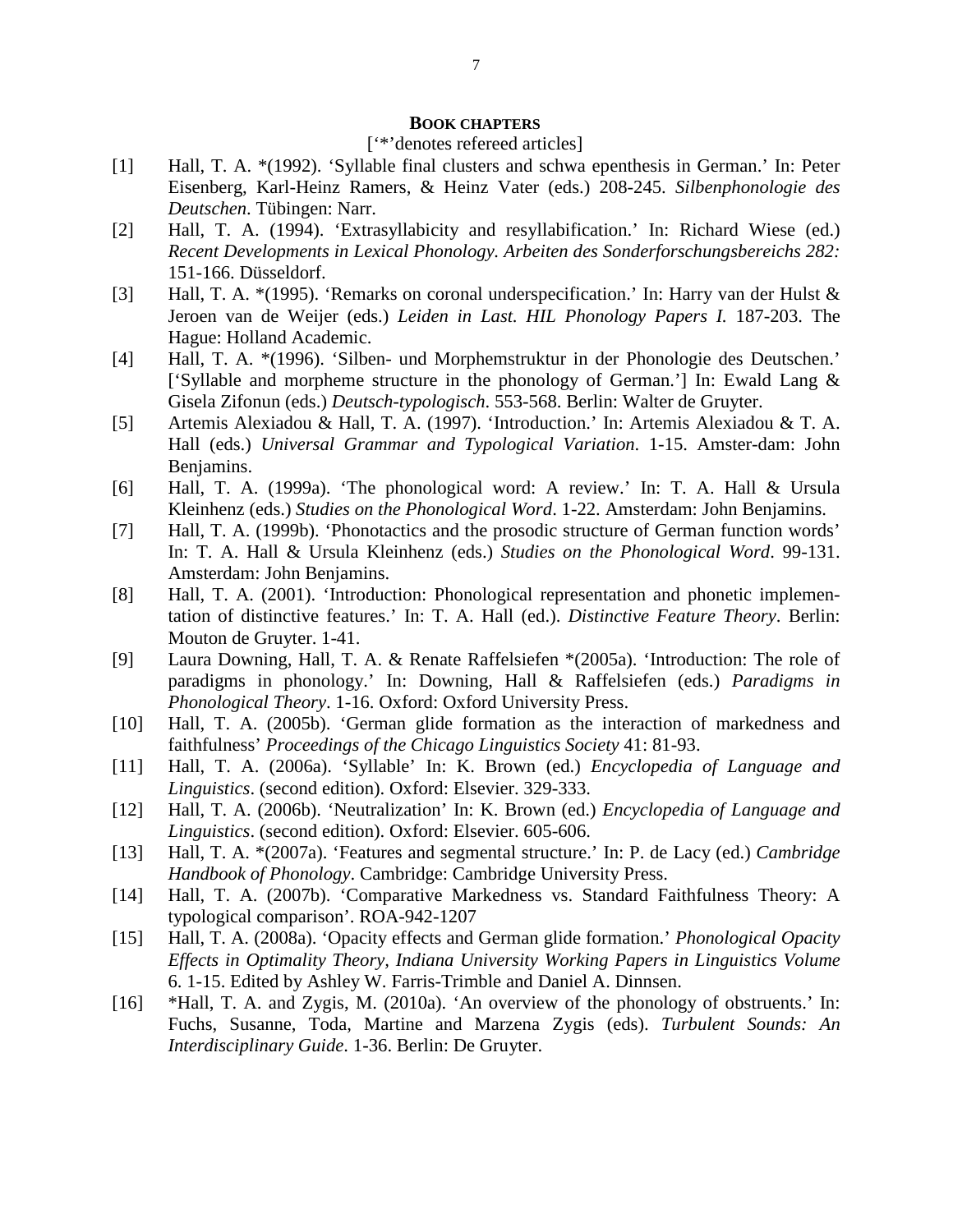- [17] \*Hall, T. A. (2010b). \*Hall, T. A. (2010b). 'On the status of  $[h]~[x]$  alternations in German dialects: The case for buccalization' In: Fuchs, Susanne, Hoole, Philip, Mooshammer, Christine and Zygis, Marzena (eds). *Between the Regular and the Particular in Speech and Language*. 29-56. Berlin: Peter Lang Verlag.
- [18] Hall, T. A. (2010c). 'Phonologische Grundbegriffe'. ['Basic phonological conceps'; an excerpt from chapters 2 and 4 from Hall, T. A. 2000. *Phonologie: Eine Einführung*.] In: Ludger Hoffmann (ed.) *Sprachwissenschaft. Ein Reader.* 3rd edition. 375-387. Berlin: Mouton de Gruyter.
- [19] \*Hall, T. A. (2010d). 'Lexical exceptions as prespecification: Some critical remarks'. In: Horst Simon and Heike Wiese (eds.) *Expecting the Unexpected: Exceptions in grammar.* 95-102. Berlin: Mouton de Gruyter.
- [20] \*Hall, T. A. (2011). 'Coronals.' In: Marc Van Oostendorp, Colin J. Ewen, Elizabeth Hume and Keren Rice (eds.) *The Blackwell Companion to Phonology*. 267-287. Malden, Mass. And Oxford: Wiley Blackwell.
- [21] Hall, T. A. (2015). 'Opacity effects and German glide formation.' *Phonological Opacity Effects in Optimality Theory, Indiana University Working Papers in Linguistics Volume* 6. 1-15. Edited by Ashley W. Farris-Trimble and Daniel A. Dinnsen. [Reprint of Hall 2008]

### **ARTICLES IN WORKING PAPERS VOLUMES (UNREVIEWED)**

[earlier versions of articles published in journals (see above), or short prefaces]

- [1] Hall, T. A. (1989). 'German syllabification and the velar nasal.' *MIT Working Papers in Linguistics* 11: 46-60.
- [2] Hall, T. A. (1996). 'The historical development of retroflex consonants in Indo-Aryan.' *ZAS Papers in Linguistics* 7: 54-75.
- [3] Hall, T. A. & Marzena Rochoń (2000a). 'Preface.' In: T. A. Hall & Marzena Rochoń (eds.) *Investigations in Prosodic Phonology: The Role of the Foot and the Phonological Word. ZAS Papers in Linguistics 19*: iii.
- [4] Hall, T. A. (2000b). 'The distribution of trimoraic syllables in English and German: Evidence for the phonological word.' In: T. A. Hall & Marzena Rochoń (eds.) *Investigations in Prosodic Phonology: The Role of the Foot and the Phonological Word. ZAS Papers in Linguistics 19*: 41-90.
- [5] Hall, T. A. (2001). 'The status of extrasyllabic consonants in English and German.' In: Nana Fuhrhop & Oliver Teuber (eds.) *ZAS Papers in Linguistics 21*: 89-117. Berlin.
- [6] Hall, T. A., Bernd Pompino-Marschall & Marzena Rochoń (2002a). 'Preface.' In: T. A. Hall, Bernd Pompino-Marschall & Marzena Rochoń (eds.) *Papers on Phonetics and Phonology: The Articulation, Acoustics and Perception of Consonants. ZAS Papers in Linguistics* 28*:* i-ii.
- [7] Hall, T. A. (2003b). 'Anti-structure preserving effects in Optimality Theory.' In: T. A. Hall & Silke Hamann (eds.) *ZAS Papers in Linguistics* 32: 87-110.
- [8] Hall, T. A. & Silke Hamann (2003c). 'Towards a typology of stop assibilation.' In: T. A. Hall & Silke Hamann (eds.) *ZAS Papers in Linguistics* 32: 111-136.
- [9] Hall, T. A., Silke Hamann & Marzena Zygis (2004a). 'The phonetic motivation for phonological stop assibilation.' In: S. Fuchs & S. Hamann (eds.) *Papers on Phonetics and Phonology. ZAS Papers in Linguistics* 37: 187-219.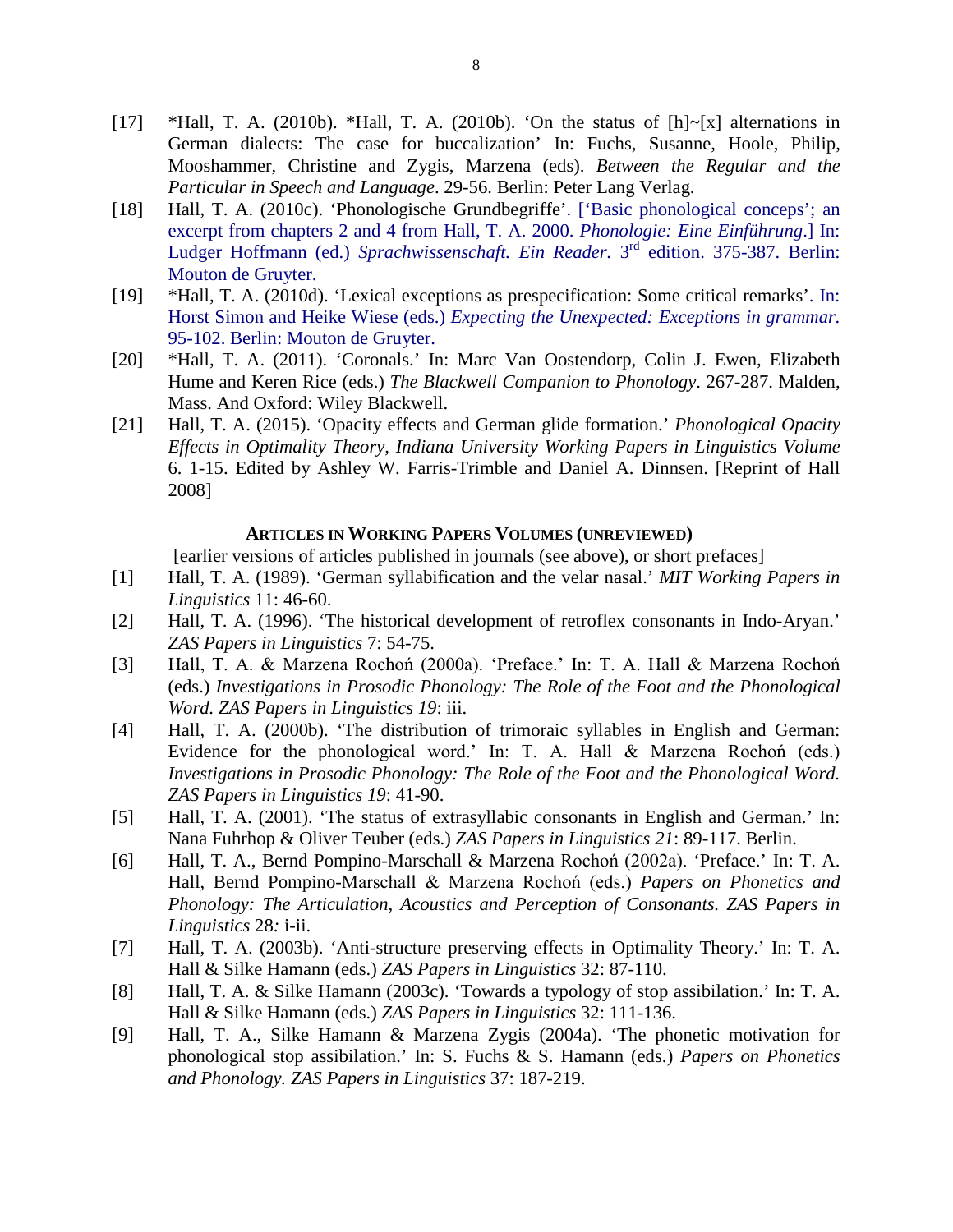- [10] Hall, T. A. (2004b). 'English syllabification as the interaction of markedness constraints.' In: Susanne Fuchs & Silke Hamann (eds.) *Papers on Phonetics and Phonology. ZAS Papers in Linguistics* 37: 1-36.
- [11] Cavar, Malgosia and Hall, T. A. (2007). 'From the Guest Editors.' *Journal of Slavic Linguistics* 15.2: 1-2.

#### **WORK IN PROGRESS**

- [1] Hall, T. A. (2017a). 'Underlying and derived glides in Middle High German' [Submitted].
- [2] Hall, T. A. (2017b). 'Phonological processes in Germanic languages' [To appear in Richard Page & Mike Putnam (eds.), *Cambridge Handbook of Germanic Linguistics*.]
- [3] Hall, T. A. (2017c). 'Derived glides and diphthongs'
- [4] Hall, T. A. (2017d). 'Dorsal fricative assimilation in German dialects' [Book manuscript, ca. 300 pages]
- [5] Hall, T. A. (2017e). 'The historical phonology of German glides: A cross-dialectal approach'

#### **BOOK NOTICES, BOOK REVIEWS AND REVIEW ARTICLES**

- [1] Hall, T. A. (1992). Review of Toni Borowsky (1990). *Topics in the Lexical Phonology of English*. *Linguistics* 30: 803-807.
- [2] Hall, T. A. (1993). Book notice for Jose Ignacio Hualde (1991). *Basque Phonology*. *Language:* 69: 861-862.
- [3] Hall, T. A. (1995). Review article of Michael Kenstowicz (1994). *Phonology in Generative Grammar*. *Linguistics* 33.3: 579-601.
- [4] Hall, T. A. (1996a). Review article of Roland Noske (1993). *A Theory of Syllabification and Segmental Alternation*. *Linguistische Berichte* 163: 253-264.
- [5] Hall, T. A. (1996b). Review of Linda Lombardi (1994). *Laryngeal Features and Laryngeal Neutralization*. *Lingua* 98: 46-53.
- [6] Hall, T. A. (1996c). Review of Iggy Roca (1994). *Generative Phonology*. *Phonology* 13: 433-438.
- [7] Hall, T. A. (1997). Review article of Richard Wiese (1996). *The Phonology of German. Phonology* 14: 292-212.
- [8] Hall, T. A. (2001a). Review of Harry van der Hulst (1999). *Word Prosodic Systems in the Languages of Europe. Journal of Linguistics* 37: 201-205
- [9] Hall, T. A. (2001b). Review of Michael Hammond (1999). *The Phonology of English. A Prosodic Optimality-Theoretic Approach.* Oxford: Oxford University Press. *Lingua* 111: 235-242.
- [10] Hall, T. A. (2002a). Review of April M. S. McMahon (2000). *Lexical Phonology and the History of English.* Cambridge: Cambridge University Press. *Lingua* 112: 855-860
- [11] Hall, T. A. (2002b). Review of Orrin Robinson (2000). *Whose German? The Ach/Ich Alternation and Related Phenomena in Standard and Colloquial German.* Amsterdam: Benjamins. *Phonology* 19.2: 293-298.
- [12] Hall, T. A. (2003a). Review of Laurie Bauer (2001). *Morphological Productivity*. Cambridge: Cambridge University Press. *English Language and Linguistics* 7.1: 178- 182.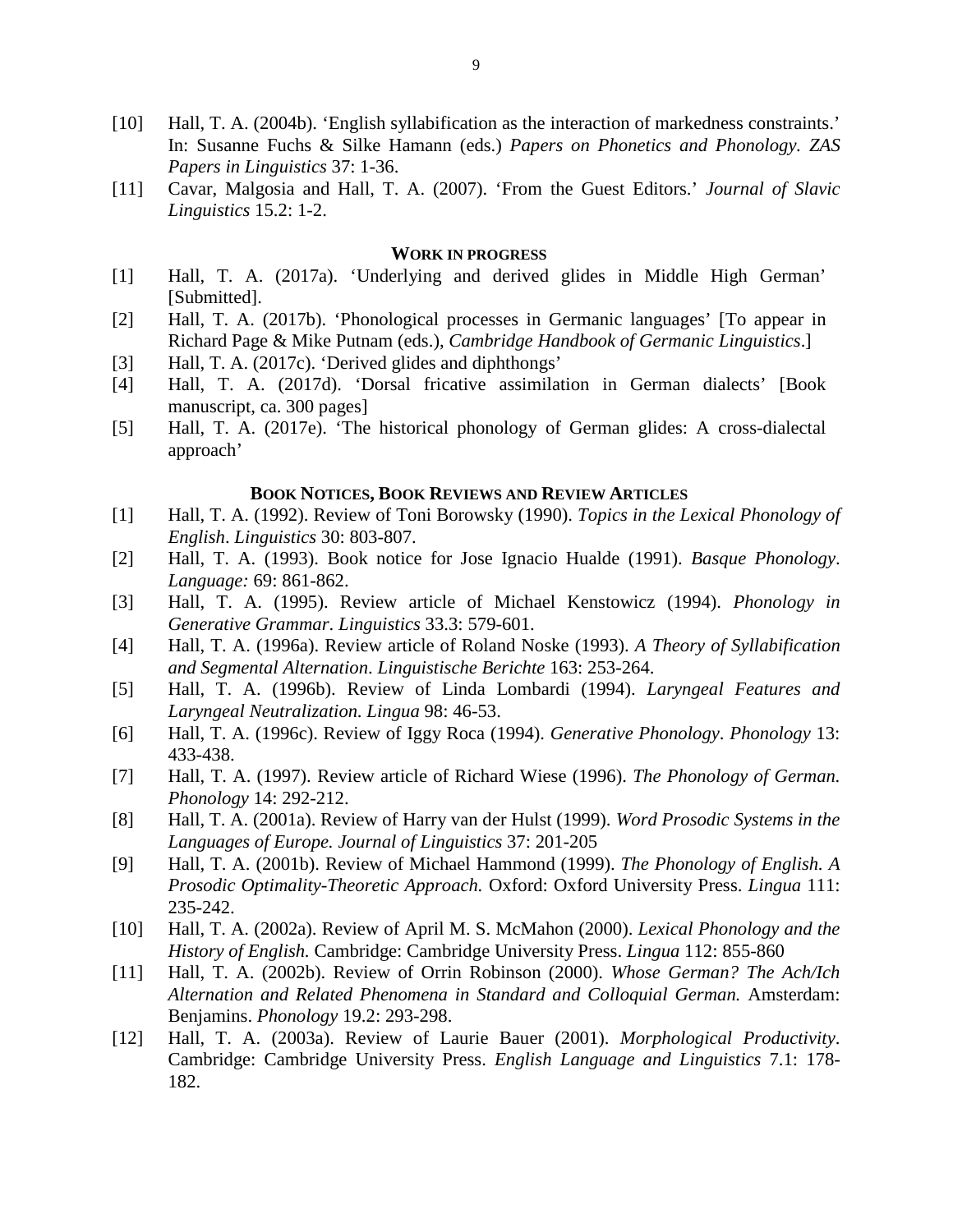- [13] Hall, T. A. (2003b). Review of Colin J. Ewen & Harry van der Hulst (2001). *The Phonological Structure of Words.* Cambridge: Cambridge University Press. *Journal of Linguistics* 39: 205-207.
- [14] Hall, T. A. (2004a). Review of Caroline Fery & Ruben van de Vijver (eds.) (2003). *The Syllable in Optimality Theory*. Cambridge: Cambridge University Press. *Journal of Linguistics* 40: 172-181.
- [15] Hall, T. A. (2004b). Review of R. M. W. Dixon & A. Aikenvald (eds.) (2002). *Word. A Cross-Linguistic Typology. Functions of Language* 11.2: 251-268.
- [16] Hall, T. A. (2007). Review of John Jensen (2004). *Principles of Generative Phonology*. Amsterdam: Benjamins. *Linguistics* 45.1: 221-227.
- [17] Hall, T. A. (2009). Review of Elmer H. Antonsen (2007). *Elements of German. Phonology and Morphology*. The University of Alabama Press. *Lingua* 119: 507-508.
- [18] Hall, T. A. (2010). Review of Ken Lodge (2009). *Fundamental Concepts in Phonology. Sameness and Difference*. Edinburgh: Edinburgh University Press. *Language* 86.4: 967- 969.
- [19] Hall, T. A. (2011). Rezension zu Christina Noack (2010). *Phonologie*. Heidelberg: Universitätsverlag Winter. *Zeitschrift für Dialektologie und Linguistik* 78.2: 246-248.
- [20] Hall, T. A. (2012). Review of Nina Topintzi (2010). *Onsets. Suprasegmental and Prosodic Behaviour*. Cambridge: Cambridge University Press. *Language* 88: 673-675.

### **CONFERENCE PRESENTATIONS AND INVITED TALKS**

['\*' denotes an invited talk, '●' denotes a talk at a competitive conference]

- [1] ●Hall, T. A. (1989a). 'German syllabification and the velar nasal' Student Conference in Linguistics. MIT, Cambridge, Mass. February, 1989.
- [2] Hall, T. A. (1989b). 'On the representation of geminate consonants in Old High German' Northwest Linguistics Club. University of Washington, Seattle. April, 1989.
- [3] Hall, T. A. & Ellen Kaisse (1989c). 'Quantity-sensitive stress rules in quantity-insensitive languages' Northwest Linguistics Club. University of Washington, Seattle. April, 1989.
- [4] \*Hall, T. A. (1989d). 'Die Silbifizierung im Deutschen und im Englischen' ['Syllabification in German and English']. Invited talk at Albertus-Magnus-University, Köln, Germany. November, 1989.
- [5] ●Hall, T. A. (1990). 'Gleitlaute und Vokale im Deutschen' ['Glides and vowels in German'] Annual Meeting of the German Linguistics Society [DGfS]. Saarbrücken, Germany. March, 1990.
- [6] \*Hall, T. A. (1991a). 'Silbenfinale Cluster und die Schwa-Epenthese im Deutschen' ['Syllable-final clusters and schwa epenthesis in German'] Tagung zu neueren Entwicklungen in der Phonologie-Forschung in Deutschland. Heinrich-Heine-University, Düsseldorf, Germany. March, 1991
- [7] \*Hall, T. A. (1991b). 'Theorien der Unterspezifikation in der Lexikalischen Phonologie' ['Theories of underspecification in Lexical Phonology'] Invited talk at Heinrich-Heine-University, Düsseldorf, Germany. March, 1991.
- [8]  $\bullet$  Hall, T. A. (1992a). 'German Final Devoicing and the consonantal allophones of  $\forall$ R/' Sixty Fifth Annual Meeting of the Linguistic Society of America [LSA], Philadelphia. January, 1992.
- [9] ●Hall, T. A. (1992b). 'Constraining phonological rules' Annual Meeting of the German Linguistics Society [DGfS]. Bremen, Germany. March, 1992.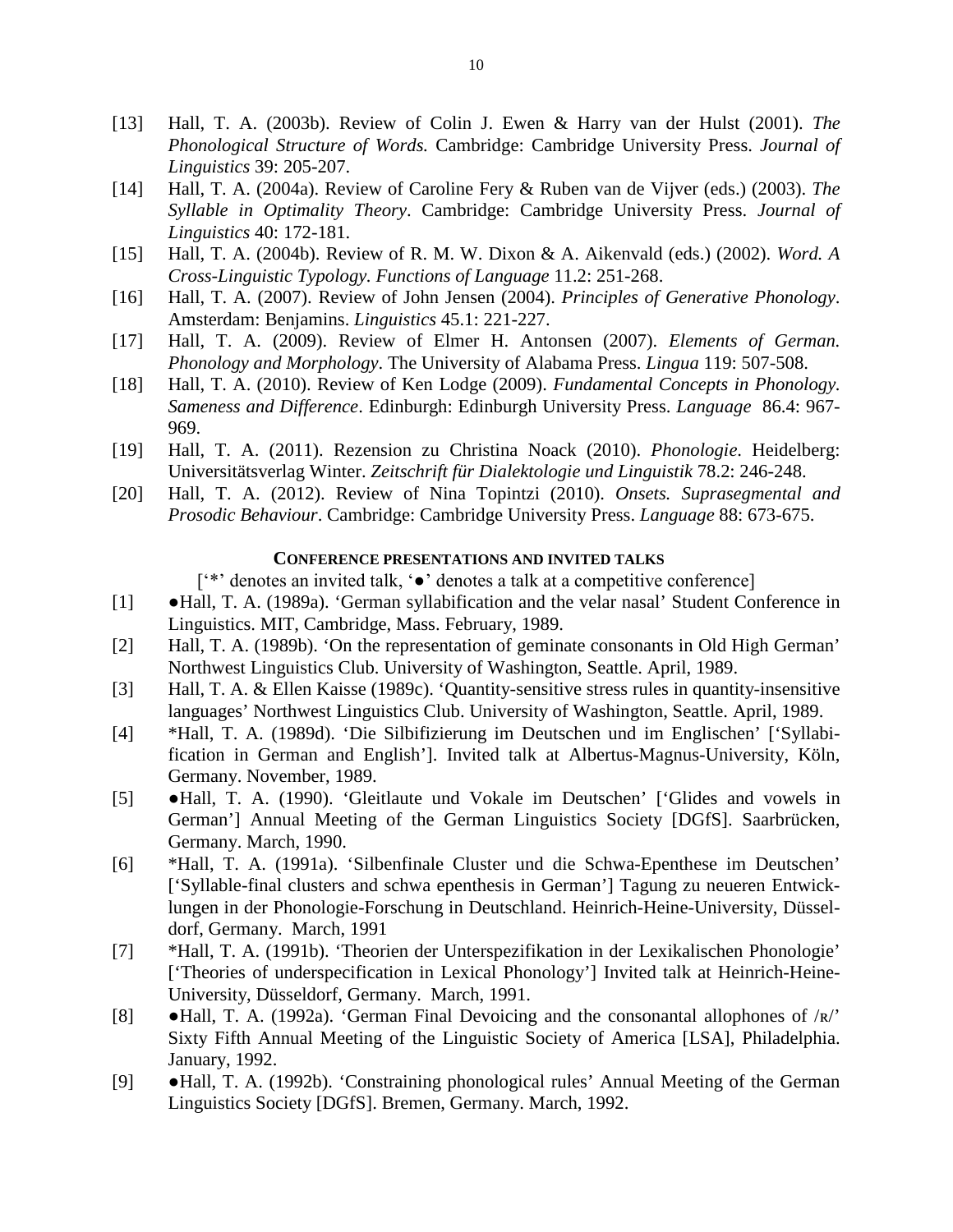- [10] \*Hall, T. A. (1992c). 'Bemerkungen zur Unterspezifikation von Koronalen' ['Remarks on coronal underspecification']. Invited talk at Albertus-Magnus-University, Köln, Germany. December, 1992.
- [11] ●Hall, T. A. (1993a). 'Remarks on coronal underspecification' HIL Phonology Conference, Leiden, The Netherlands. January, 1993.
- [12] \*Hall, T. A. (1993b). 'The phonology of German /ʀ/' Invited talk at Free University of Amsterdam, Amsterdam, The Netherlands. February, 1993
- [13] \*Hall, T. A. (1993c). 'The distribution of German [s] and [f]' Invited talk at Utrecht University, Utrecht, The Netherlands. February, 1993.
- [14] \*Hall, T. A. (1993d). 'Die Verteilung vom [s] und [ʃ] im Deutschen' ['The distribution of [s] and [ʃ] in German'] Invited talk at *Forschhungsschwerpunkt Allgemeine Sprachwissenschaft* (FAS), Berlin, Germany. May, 1993.
- [15] Hall, T. A. (1993e). 'Final extraprosodicity and resyllabification' Lexical Phonology Workshop, Heinrich-Heine-University, Düsseldorf, Germany. August, 1993.
- [16] Hall, T. A. (1993f). 'Universalien in Konsonanteninventaren' ['Universals in consonant inven-tories']. Invited talk at *Forschhungsschwerpunkt Allgemeine Sprachwissenschaft* (FAS), Berlin, Germany. November, 1993.
- [17] \*Hall, T. A. (1994a). 'Merkmalhierarchien' ['Feature hierarchies']. Invited talk at Eberhart Karls University, Tübingen, Germany. February, 1994.
- [18] Hall, T. A. (1994b). 'Coronal consonant inventories' FAS Inaugural Conference, Berlin, Germany. March, 1994.
- [19] \*Hall, T. A. (1994c). 'Inventories as evidence for feature hierarchies' Invited talk at University of Durham, Durham, England. May, 1994.
- [20] ●Hall, T. A. (1994d). 'Sibilant Neutralization in Gujarati' International Workshop on Phonological Structure, University of Durham, Durham, England. September, 1994.
- [21] \*Hall, T. A. (1994e). 'Inalterability of Linked Structures' Invited talk at the University of Nijmegen, Nijmegen, The Netherlands. September, 1994.
- [22] ●Hall, T. A. (1995a). 'Inalterability of Linked Structures' Sixty Eighth Annual Meeting of the Linguistic Society of America [LSA], New Orleans. January, 1995.
- [23] ●Hall, T. A. (1995b). 'Palatale Laute und das Merkmal [koronal]' ['Palatals and the feature [coronal]'] Annual Meeting of the German Linguistics Society [DGfS]. Göttingen, Germany. March, 1995.
- [24] \*Hall, T. A. (1995c). 'Silben- und Morphemstrukturbedingungen' ['Syllable and morpheme structure of German'] Invited talk at Institut für Deutsche Sprache (IDS) Conference, Mannheim, Germany. March, 1995.
- [25] \*Hall, T. A. (1995d). 'Palatale Laute und das Merkmal [koronal]. Ein Beitrag zur Phonetik-Phonologie-Schnittstelle' ['Palatals and the feature [coronal]'] Invited talk at Humboldt-University, Berlin, Germany. June, 1995.
- [26] \*Hall, T. A. (1995e). 'Phonological developments in the history of English' Invited talk at University of Novi Sad, Novi Sad, Yugoslavia. December, 1995.
- [27] ●Hall, T. A. (1996a). 'Sound changes in Sanskrit and Avestan' Annual Meeting of the German Linguistics Society [DGfS]. Freiburg, Germany. March, 1996.
- [28] \*Hall, T. A. (1996b). 'Von linearer zur nichtlinearer Phonologie' ['From linear to nonlinear phonology']. Invited talk at Ringvorlesung, Graduiertenkolleg. 'Ökonomie und Komplexität in der Sprache'. Potsdam, Germany. April, 1996.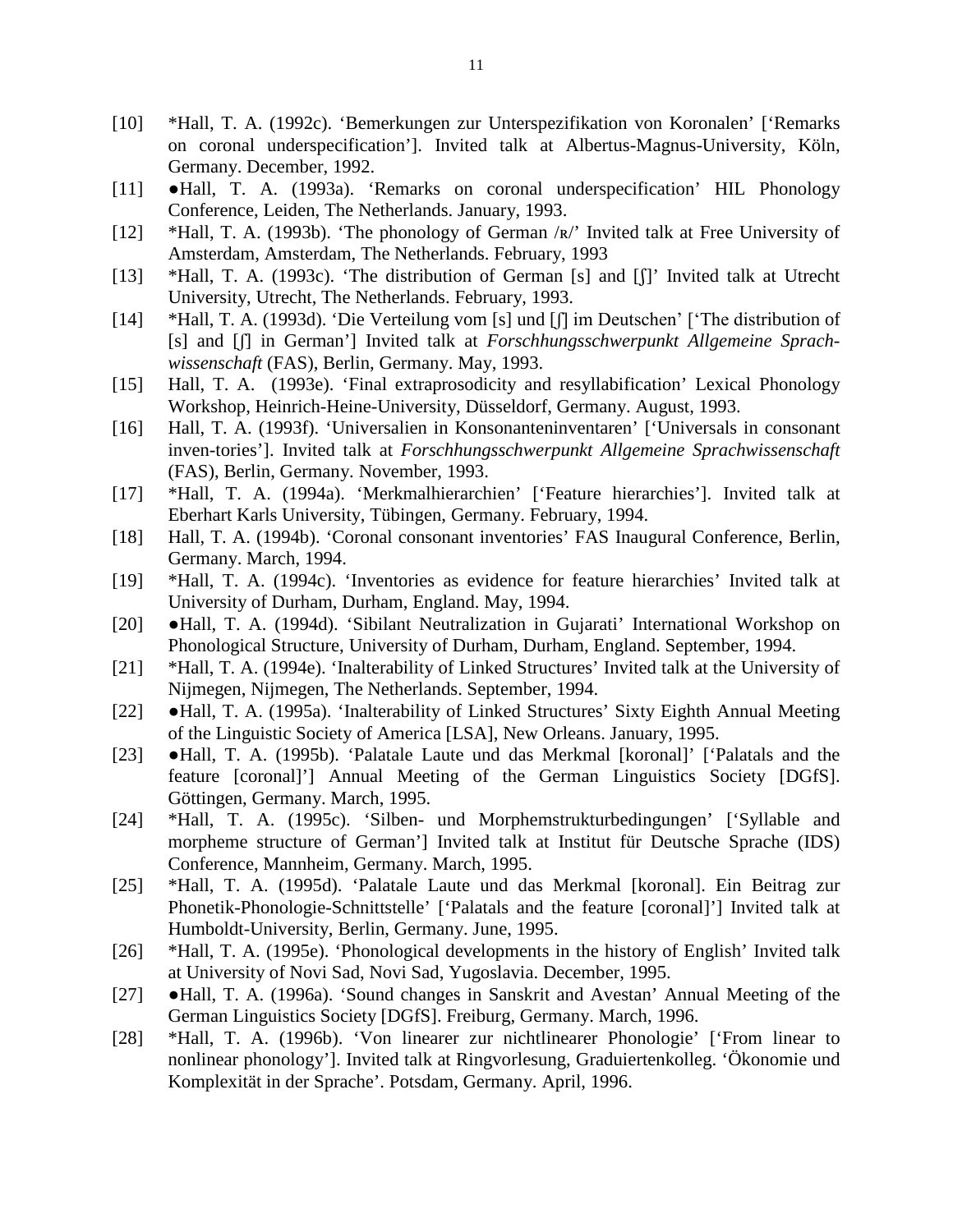- [29] \*Hall, T. A. (1996c). 'Merkmalsgeometrie' ['Feature geometry']. Invited talk at Ringvorlesung, Graduiertenkolleg. 'Ökonomie und Komplexität in der Sprache'. Potsdam, Germany. April, 1996.
- [30] \*Hall, T. A. (1996d). 'Prosodische Phonologie' ['Prosodic phonology']. Invited talk at Ringvorlesung, Gradu-iertenkolleg. 'Ökonomie und Komplexität in der Sprache'. Potsdam, Germany. May, 1996.
- [31] \*Hall, T. A. (1996e). 'Einführung in die Optimalitätstheorie I' ['Introduction to Optimality Theory I']. Invited talk at Ringvorlesung, Graduiertenkolleg 'Ökonomie und Komplexität in der Sprache'. Berlin, Germany. October, 1996.
- [32] \*Hall, T. A. (1996f). 'Einführung in die Optimalitätstheorie II' ['Introduction to Optimality Theory II']. Invited talk at Ringvorlesung, Graduiertenkolleg 'Ökonomie und Komplexität in der Sprache'. Berlin, Germany. November, 1996.
- [33] Hall, T. A. (1997). 'Der Status der phonologischen Phrase' ['The status of the phonological phrase'] Habilitationsvortrag. Humboldt-University. Berlin, Germany. January, 1997.
- [34] ●Hall, T. A. (1998a). 'Some typological generalizations concerning secondary palatalization' 31st Poznań Linguistic Meeting, Poznań, Poland. May, 1998.
- [35] \*Hall, T. A. (1998b). 'Prosodische Restriktionen lexikalischer Kategorien im Deutschen' ['Pro-sodic restrictions of lexical categories in German']. Invited talk at University of Potsdam. May, 1998.
- [36] ●Hall, T. A. (1998c). 'A palatalization asymmetry' The Xth Conference of Nordic and General Linguistics. University of Iceland. Reykjavík, Iceland. June, 1998.
- [37] \*Hall, T. A. (1998d). 'Silbenphonologie ohne derivationelle Reste' ['Syllabic phonology without derivational residue']. Invited talk at University of Leipzig, Leipzig, Germany. November, 1998
- [38] \*Hall, T. A. (1998e). 'Silbenphonologie ohne derivationelle Reste' ['Syllabic phonology without derivational residue']. Invited talk at University of Potsdam, Potsdam, Germany. December, 1998.
- [39] \*Hall, T. A. (1999a). 'Ältere und neue Ansätze zur Regelinteraktion' ['Old and new approaches to rule interaction']. Invited talk at Ringvorlesung, Graduiertenkolleg 'Ökonomie und Komplexität in der Sprache'. Potsdam, Germany. April, 1999.
- [40] ●Hall, T. A. (1999b). 'Prosodic representations of German enclitics' The 7th Manchester Phonology Meeting. Manchester, England. May, 1999.
- [41] \*Hall, T. A. (1999c). 'Die prosodische Struktur deutscher und englischer Klitika' ['The prosodic structure of German and English enclitics']. Invited talk at University of Leipzig. July, 1999.
- [42] \*Hall, T. A. (2001a). 'Linguistic variation in Modern English' Invited talk at University of Hannover, Hannover, Germany. January, 2001.
- [43] Hall, T. A. (2001b). 'Zum Status des phonologischen Wortes: Evidenz aus drei Sprachfamilien' ['The status of the phonological word: Evidence from three language families'] Talk at Zentrum für Allgemeine Sprachwissenscaft [ZAS], Berlin, Germany. June, 2001.
- [44] \*Hall, T. A. (2001c). 'Against extrasyllabic consonants in German and English' Workshop on Current Developments in Phonological Theory. Tromsø, Norway. June, 2001.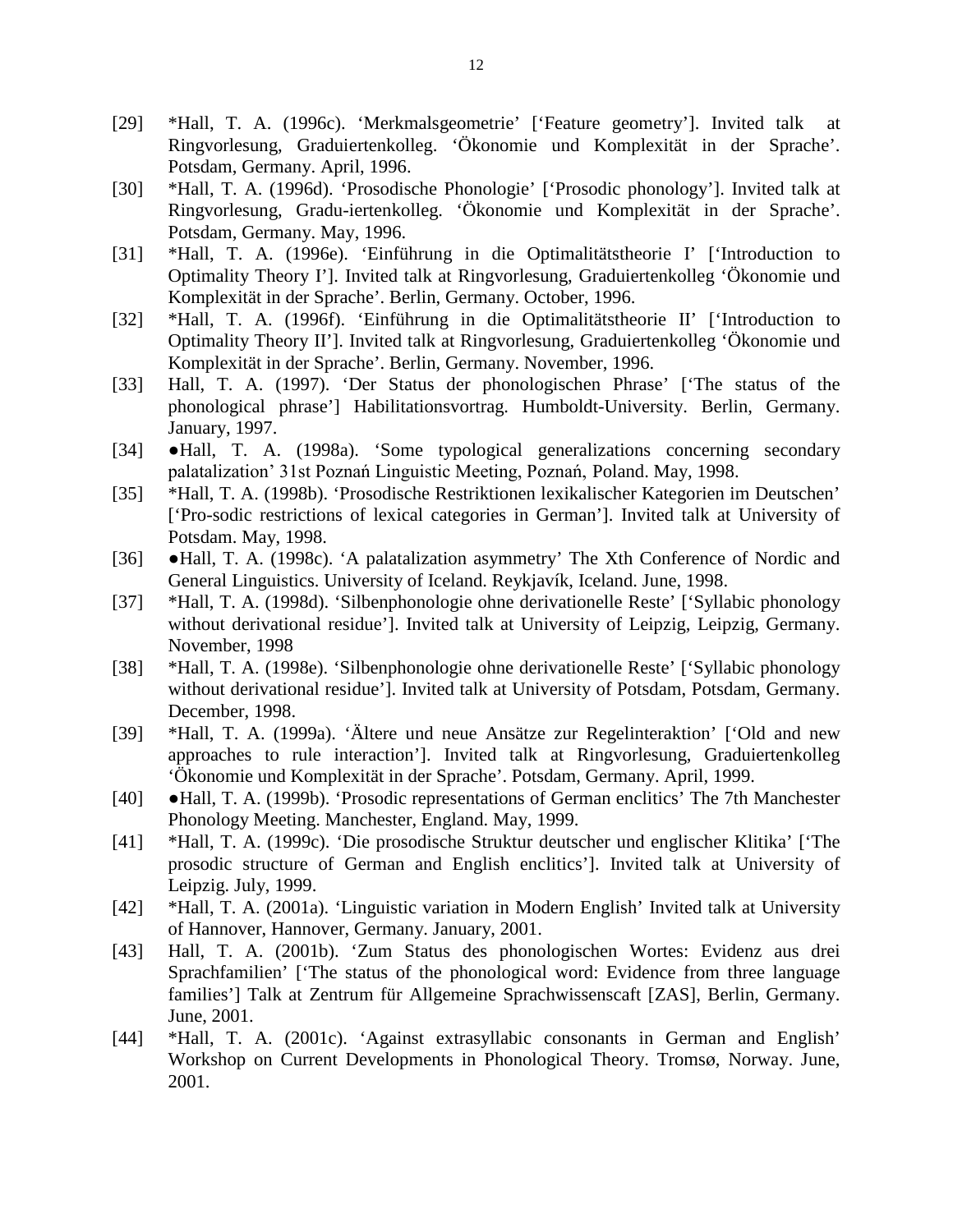- [45] \*Hall, T. A. (2002a). 'Zur phonetischen Motivation von Assibilierungen' ['On the phonetic motivation of assibilations']. Invited talk at Johann Wolfgang Goethe-University, Frankfurt, Germany. February, 2002.
- [46] \*Hall, T. A. (2002b). 'West Germanic gemination revisited' Invited talk at University of Manchester, Manchester, England. July, 2002.
- [47] \*Hall, T. A. (2003a). 'On the nongemination of  $\pi$  in West Germanic twenty years later' Old World Conference in Phonology I [OCP 1] . Leiden, The Netherlands. January, 2003.
- [48] \*Hall, T. A. (2003b). 'Zur phonetischen Motivation der Nichtgeminierung von /r/ im West-germanischen' [On the phonetic motivation of the nogemination of  $/r/$  in West Germanic]. Invited talk at Friedrich Schiller-University, Jena, Germany. May, 2003.
- [49] \*Hall, T. A. (2004a). 'On the nongemination of /r/ in West Germanic twenty one years later' Invited talk at Indiana University. January, 2004.
- [50] ●Hall, T. A., Silke Hamann & Marzena Zygis (2004b). 'The phonetic motivation of stop assibilation' Annual Meeting of the German Linguistics Society [DGfS], Mainz, Germany. February, 2004.
- [51] ●Hall, T. A., Silke Hamann & Marzena Zygis (2004c). 'The phonetic motivation of stop assibilation' Poster session. LabPhon 9. University of Illinois at Urbana. June, 2004.
- [52] ●Hall, T. A. (2004d). 'German glide formation and constraint conjunction' The Tenth Annual Mid-Continental Workshop on Phonology. Northwestern University [McWOP]. October, 2004.
- [53] Hall, T. A. (2004e). 'Paradigm uniformity effects in German phonology' Indiana University. December, 2004.
- [54] ●Hall, T. A. (2005a). 'The role of paradigm uniformity in German phonology' Old World Conference in Phonology 2 [OCP 2]. University of Tromsø, Tromsø, Norway. January, 2005.
- [55] Hall, T. A. (2005b). 'Some observations on the distribution of the palatal glide in German and English' Department of Germanic Studies Colloquium, Indiana University. February 2005.
- [56] ●Hall, T. A. (2005c). 'German glide formation as the interaction of markedness and faithfulness' Chicago Linguistics Society 41 [CLS 41]. April 2005.
- [57] ●Hall, T. A. (2005d). 'German glide formation and its theoretical implications' Germanic Linguistics Annual Conference 11 [GLAC 11]. University of California at Davis. April, 2005
- [58] ●Hall, T. A. (2005e). 'German glide formation as a derived environment blocking effect' Manchester Phonology Meeting 13. University of Manchester, Manchester, England. May, 2005
- [59] \*Hall, T. A. (2005f). 'Phonological and morphological domains in Kyirong Tibetan' Invited talk at University of Leipzig, Leipzig, Germany. June 2005.
- [60] \*Hall, T. A. (2005g). ''Derived Environment Blocking' in der Optimality Theory' ["Derived Environment Blocking Effects in Optimality Theory'] Invited colloquium presentation at University of Leipzig, Leipzig, Germany. June, 2005.
- [61] \*Hall, T. A. (2005h). 'Zur Typologie der Assibilierungen' ['On the typology of assibilations'] Invited talk at Heinrich-Heine-University, Düsseldorf, Germany. June 2005.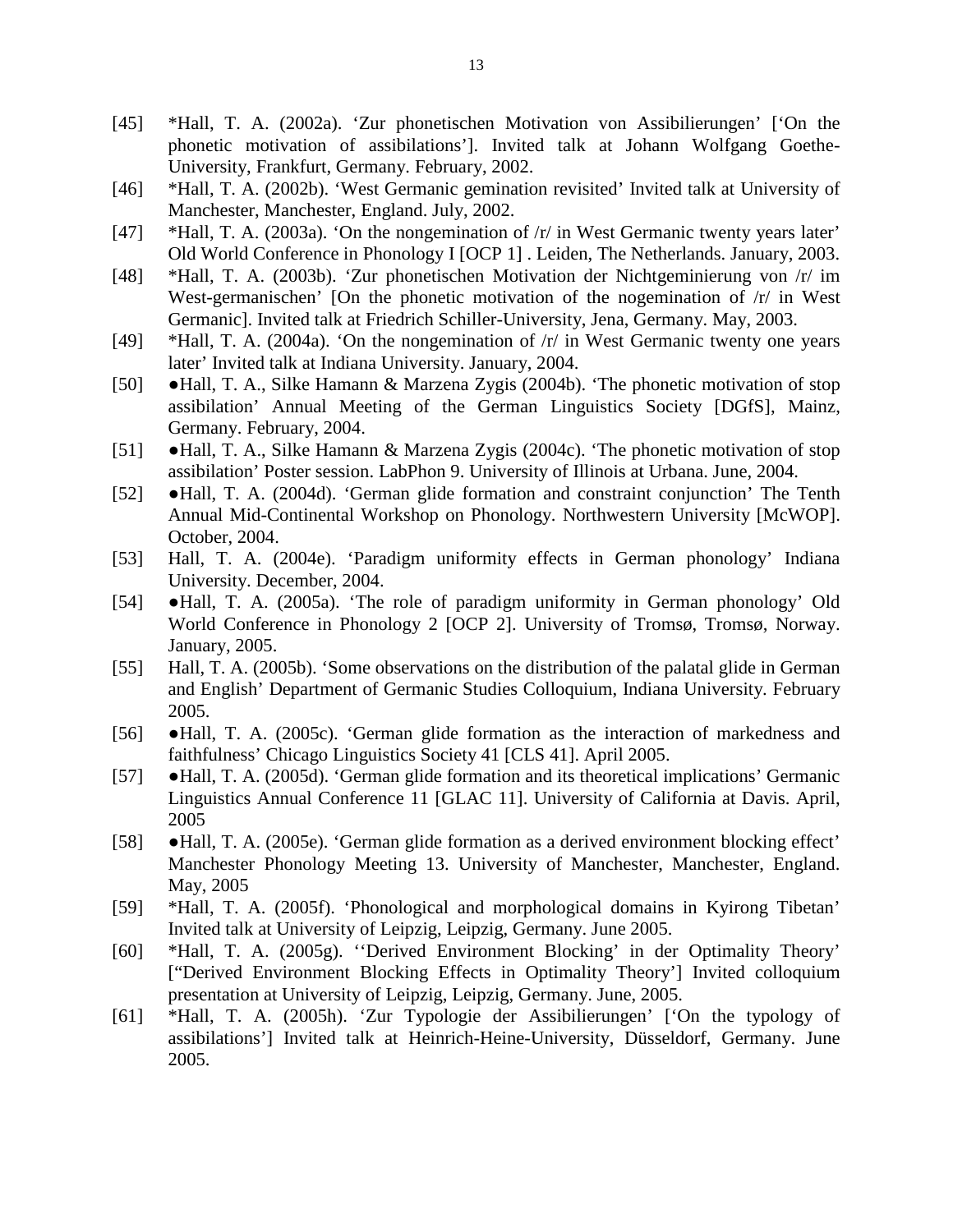- [62] Hall, T. A., Silke Hamann & Marzena Zygis (2005i). 'The phonetic motivation of stop assibilation' Conference on Manner Alternations in Phonology. Zentrum für Allgemeine Sprachwissenschaft [ZAS], Berlin, Germany. June, 2005.
- [63] ●Hall, T. A., Silke Hamann & Marzena Zygis (2006a). 'Acoustic and aerodynamic evidence for the distinction between /i/ and /j/ as triggers for stop assibilation' Eightieth Annual Meeting of the Linguistic Society of America [LSA], Albuquerque. January, 2006.
- [64] ●Hall, T. A. (2006b). 'Against Comparative Markedness' Generative Linguistics in the Old World Colloquium [GLOW 29], Barcelona, Spain. March, 2006.
- [65] \*Hall, T. A. (2006c). 'Die Gleitlautbildung im Deutschen'. ["Glide formation in German'] Invited talk at Zentrum für Allgemeine Sprachwissenschaft [ZAS], Berlin, Germany. June, 2006.
- [66] \*Hall, T. A. (2006d). 'Gegen "Comparative Markedness'' ['Against Comparative Markedness'] Invited talk at Zentrum für Allgemeine Sprachwissenschaft [ZAS], Berlin, Germany. June, 2006
- [67] \*Hall, T. A. (2006e). 'Against a positional faithfulness analysis of German final devoicing' Workshop on Current Perspectives in Phonology, Indiana University. June, 2006.
- [68] \*Hall, T. A. (2007a). 'Flexionsparadigmen haben eine Basis: Evidenz aus süd-deutschen Dialekten' ['Inflectional paradigms have a base: Evidence from Southern German dialects'] Invited talk at Zentrum für Allgemeine Sprachwissenschaft [ZAS], Berlin, Germany. February, 2007.
- [69]  $\bullet$  Hall, T. A. (2007b). 'An explanation for the rs > rf change in Early New High German' Germanic Linguistics Annual Conference 13 [GLAC 13]. The Pennsylvania State University. State Park, Pennsylvania. April, 2007.
- [70] ●Hall, T. A. (2007c). 'Inflectional paradigms have a base: Evidence from Southern German dialects' Manchester Phonology Meeting 15. University of Manchester, Manchester, England. May, 2007.
- [71] \*Hall, T. A. (2007d). 'Die Gleitlautbildung im Deutschen und das Suffix –*esk*.' ['German glide formation and the suffix –*esk*.'] Invited talk. Institut für Deutsche Sprache (IDS), Mannheim, Germany. August, 2007.
- [72] \*Hall, T. A. (2007e). 'An explanation for the  $rs > rf$  change in Early New High German: Towards a theory of phonologization'. Where do Features Come From? Phonological Primitives in the Brain, the Mouth, and the Ear. Paris, France. October, 2007.
- [73] \*Hall, T. A. (2007f). 'Dissimilation in Germanic: A reanalysis of the development of /rs/ clusters'. Invited talk. University of Auckland. Auckland, New Zealand. December, 2007.
- [74] ●Davis, Stuart, T. A. Hall and Mikael Thompson (2008a). 'Francis Lieber's unpublished German grammar of 1836.' North American Association for the History of the Language Sciences [NAAHoLS] 2008. Chicago. January, 2008.
- [75] \*Hall, T. A. (2008b). 'Regelinversion als Quelle für unnatürliche phonologische Prozesse'. ['Rule inversion as the source for unnatural phonological processes'] University of Konstanz. Konstanz, Germany. May 2008.
- [76] \*Hall, T. A. (2008c). 'The occurrence of [j] after consonant clusters in American English'. Workshop on Consonant Clusters and Structural Complexity. Ludwig-Maximilians-University, Munich, Germany. August, 2008.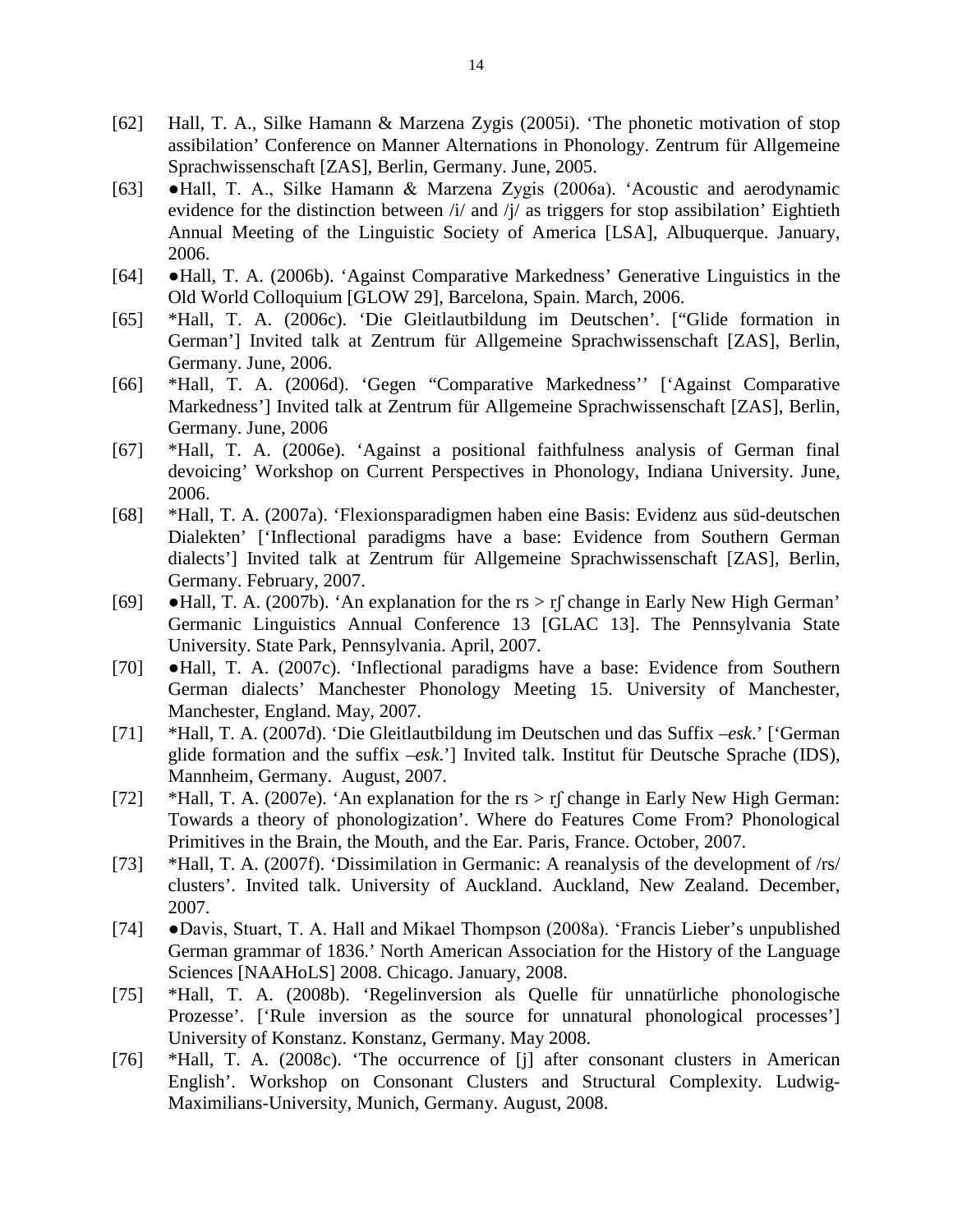- [77] \*Hall, T. A. (2008d). 'Warum gibt es verückte Regeln? Eine Fallstudie aus einem bairischen Dialekt' ['Why are there crazy rules? A case study from a Bavarian dialect']. Invited talk at Zentrum für Allgemeine Sprachwissenschaft [ZAS], Berlin, Germany. December, 2008.
- [78] ●Hall, T. A. (2009a). 'Rule inversion in Bavarian German'. Eighty Third Annual Meeting of the Linguistic Society of America [LSA], San Francisco. January, 2009.
- [79] ●Hall, T. A. (2009b). 'Directionality in historical change: Are diachronic buccalizations possible?' Germanic Linguistics Annual Conference 15 [GLAC 15]. Banff, Canada. April, 2009.
- [80] Hall, T. A. (2010). 'Place neutralization and markedness'. Invited colloquium, Indiana University (Linguistics department). April, 2010.
- [81] Hall, T. A. (2011). Vowel prothesis in Walliser German. Germanic Linguistics Annual Conference 17 [GLAC 17]. Austin, Texas. April, 2011.
- [82] Hall, T. A. (2013a). 'Rule inversion in Bavarian German'. Colloquium, Department of Germanic Studies. Bloomington, Indiana. April, 2013.
- [83] Hall, T. A. (2013b). 'The analysis of Westphalian German spirantization'. Germanic Linguistics Annual Conference 19 [GLAC 19]. University at Buffalo, Buffalo, New York. April, 2013.
- [84] Hall, T. A. (2014). 'Dorsal fricative assimilation in Modern German and opacity'. Germanic Linguistics Annual Conference 20 [GLAC 20]. Purdue University, Purdue, Indiana. May, 2014.
- [85] Hall, T. A. (2016). 'Underlying and derived glides in Middle High German'. Germanic Linguistics Annual Conference 22 [GLAC 22]. University of Iceland, Rejkjavík, Iceland. May, 2016.

# **RESEARCH PROJECTS [IN GERMANY]**

[The first four projects were written by myself, the fifth was co-authored]

- [1] Topic of project: 'Regeln und Repräsentationen in der Phonologie' ['Rules and representations in phonology']. Financed by the German Research Society (DFG) at the Zentrum für Allgemeine Sprachwissenschaft, Berlin. January 1997 - December 1998. [2 full time research positions awarded to Dr. Ursula Kleinhenz and Dr. Sylvia Löhken]
- [2] Topic of project: 'Das phonologische Wort' ['The phonological word']. Financed by the German Research Society (DFG) at the Zentrum für Allgemeine Sprachwissen-schaft, Berlin. January 1998 - June 2000. [2 full time research positions awarded to Dr. Ursula Kleinhenz and Dr. Antony Green]
- [3] Topic of project: 'Das phonologische Wort' ['The phonological word']. Financed by the German Research Society (DFG) at the Zentrum für Allgemeine Sprachwissen-schaft, Berlin. July 2000 - December 2002. [2.5 full time research positions awarded to Dr. Marzena Rochoń, Dr. Laura Downing, Silke Hamann, M. A.]
- [4] Topic of project: 'Manner alternations in phonology'. Financed by the German Research Society (DFG) at the Zentrum für Allgemeine Sprachwissenschaft, Berlin. January 2003 - December 2005. [2 full time research positions awarded to Dr. Marzena Rochoń, Dr. Silke Hamann]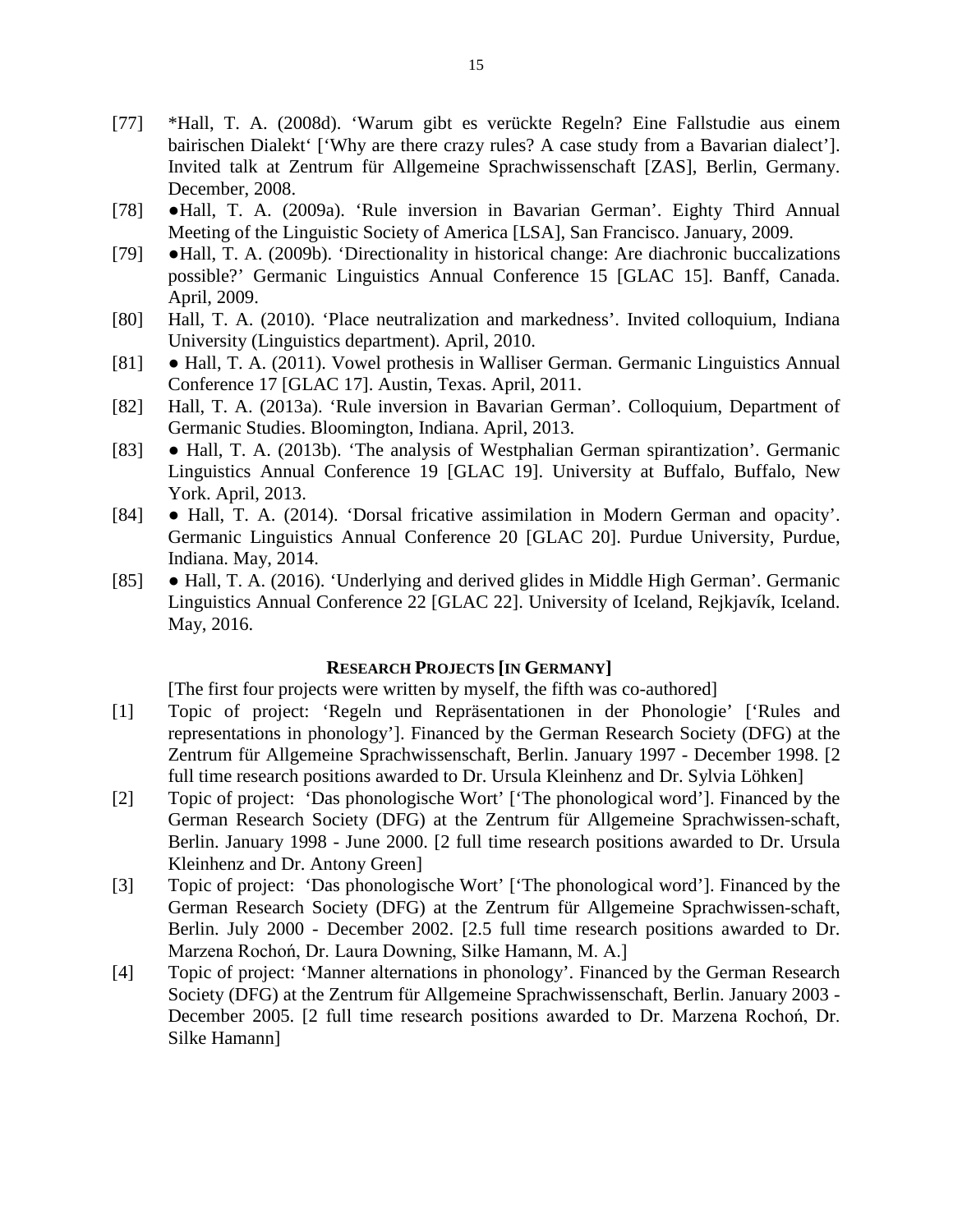[5] Topic of project [with Balthasar Bickel]: 'Theorie und Typologie des Wortes' ['Theory and typology of the word']. Financed by the German Research Society (DFG) at the University of Leipzig. July 2003 - July 2005. [1 full time research position awarded to Dr. Kristine Hildebrandt]

## **TEACHING**

## **COURSES TAUGHT AT UNIVERSITIES**

At Indiana University:

Spring 2017: Ger-E336: Introduction to the Structure of Germanic Languages L712/G835: Seminar in Phonology: Phonological Markedness

Fall 2016: G448: Introduction to German Phonetics and Phonology G532: History of the German Language

Summer 2015 (taught in Graz, Austria): G361: Contemporary Austrian German Culture

Spring 2015: G458: Introduction to German Morphology G548: German Phonetics and Phonology

Fall 2014: G448: Introduction to German Phonetics and Phonology G459: History of the German Language

Spring 2014: G458: Introduction to German Morphology L712/G835: Seminar in Phonology: Historical phonology

Fall 2013: G448: Introduction to German Phonetics and Phonology G532: History of the German Language

Spring 2013: G458: Principles of German Word Formation L712/G835: Seminar in Phonology: Paradigms in Phonological Theory

Summer 2012 (taught in Graz, Austria): G361: Contemporary Austrian German Culture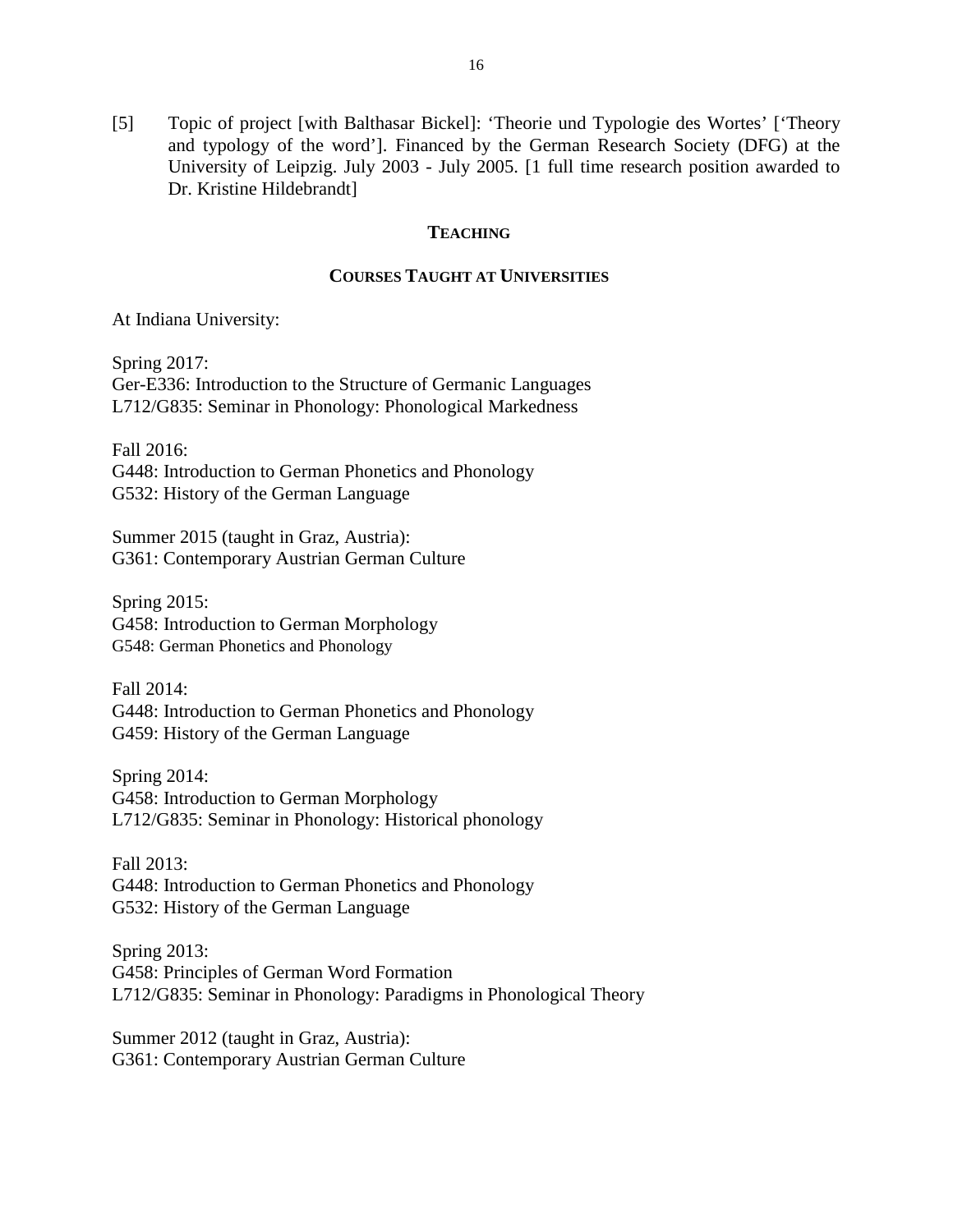Fall 2012: G448: Introduction to German Phonetics and Phonology G548: German Phonetics and Phonology

Spring 2012: G458: Principles of German Word Formation G558: Principles of German Morphology

Fall 2011: G448: Introduction to German Phonetics and Phonology G532: History of the German Language

Spring 2011: G458: Principles of German Word Formation L712/G835: Seminar in Phonology

Fall 2010: G448: The Sounds of Modern German G548: Principles of German Phonetics and Phonology

Spring 2010: G458: Principles of German Word Formation G558: Principles of German Morphology

Summer 2009 (taught in Graz, Austria): G361: Contemporary Austrian German Culture

Fall 2009: G448: The Sounds of Modern German L712/G835: Seminar in Phonology: Historical phonology

Spring 2009: G458: Principles of German Word Formation G548: Principles of German Phonetics and Phonology

Spring 2008: G448: The Sounds of Modern German G532: History of the German Language

Fall 2007: G458: Principles of German Word Formation L712/G835: Seminar in Phonology: Paradigms in Phonological Theory

Fall 2006: G448: The Sounds of Modern German G558: Principles of German Morphology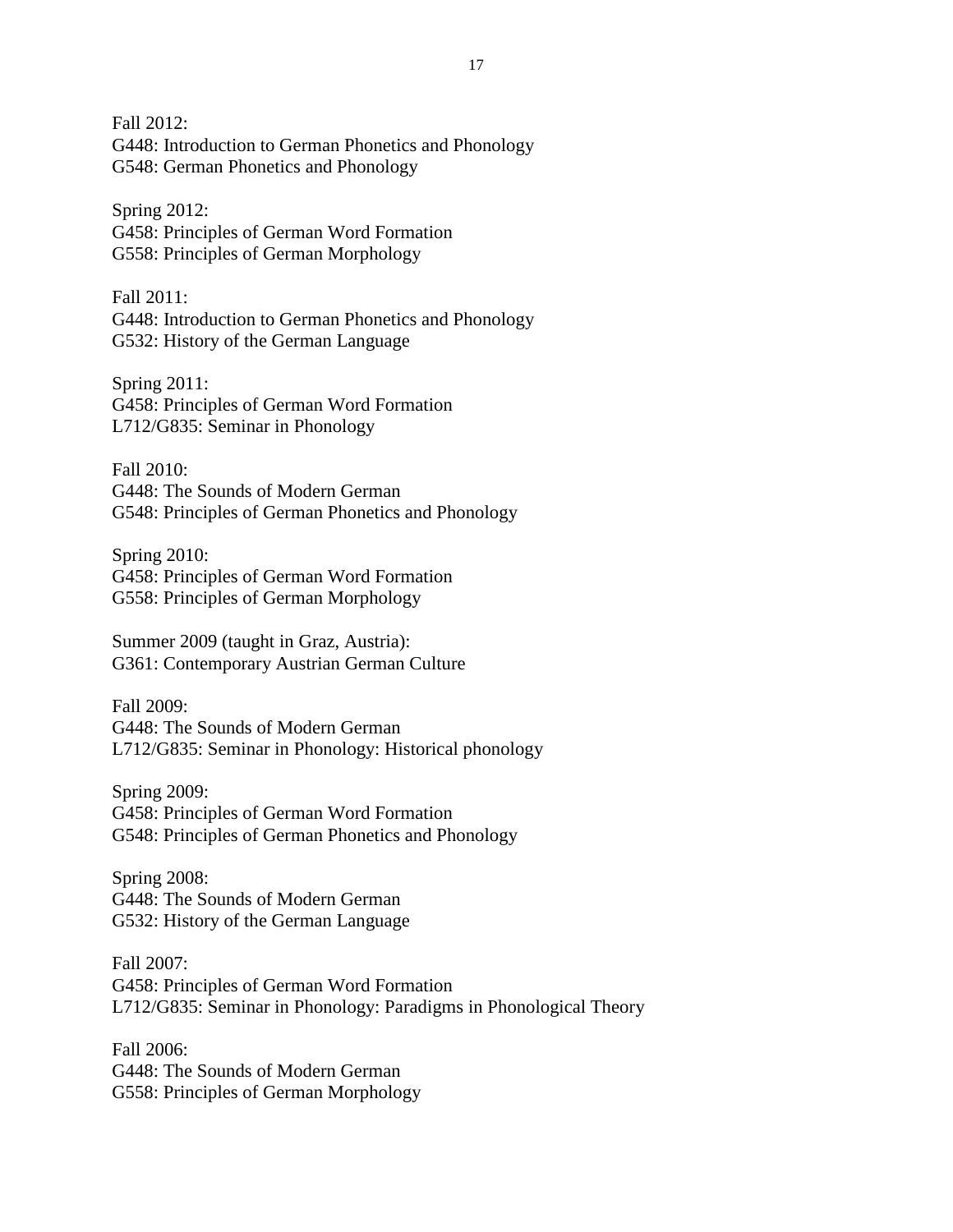Spring 2006 G458: Principles of German Word Formation L712/G835: Seminar in Phonology. The Syllable in Germanic

Fall 2005:

G448: The Sounds of Modern German

G548: Principles of German Phonetics and Phonology

G491: Readings in German for Graduate Students

Spring 2005: G492: Readings in German for Graduate Students

Fall 2004: G458: Principles of German Word Formation G558: Principles of German Morphology

In Germany:

Introductory courses taught every year from 1999 to 2004 [and occasionally from 1990-1999]:

- [1] Introduction to Phonetics
- [2] Introduction to Phonology
- [3] Introduction to Morphology

Introductory courses taught occasionally from 1993 to 1999:

- [1] Introduction to Linguistics
- [2] Introduction to Historical Linguistics
- [3] Introduction to Sociolinguistics
- [4] Phonetics and Phonology of German
- [5] Phonetics and Phonology of English
- [6] German Morphology
- [7] History of Linguistics
- [8] Introduction to Syntax

Advanced seminars, including topics discussed [advanced undergraduate, M.A. and Ph.D. level] taught from 1993-2004:

- [1] The Phonology of Loanwords
- [2] The Syllable in Phonological Theory [syllabification, sonority, subsyllabic constitu-ency, length, weight]
- [3] Prosodic Phonology and Morphology [foot, phonological word, phonological phrase, intonation phrase, phonological utterance, status of clitics, reduplication, infixation]
- [4] Feature Geometry [major class features, manner features, place features, underspecification]
- [5] Autosegmental Phonology [tone and harmony]
- [6] Nonlinear Phonology [syllables, feet, tone]
- [7] Complex segments [affricates, prenasalized stops, labiovelars, clicks, s+stop sequences]
- [8] Comparative Phonology of German and English [segmental phonology, syllables, stress]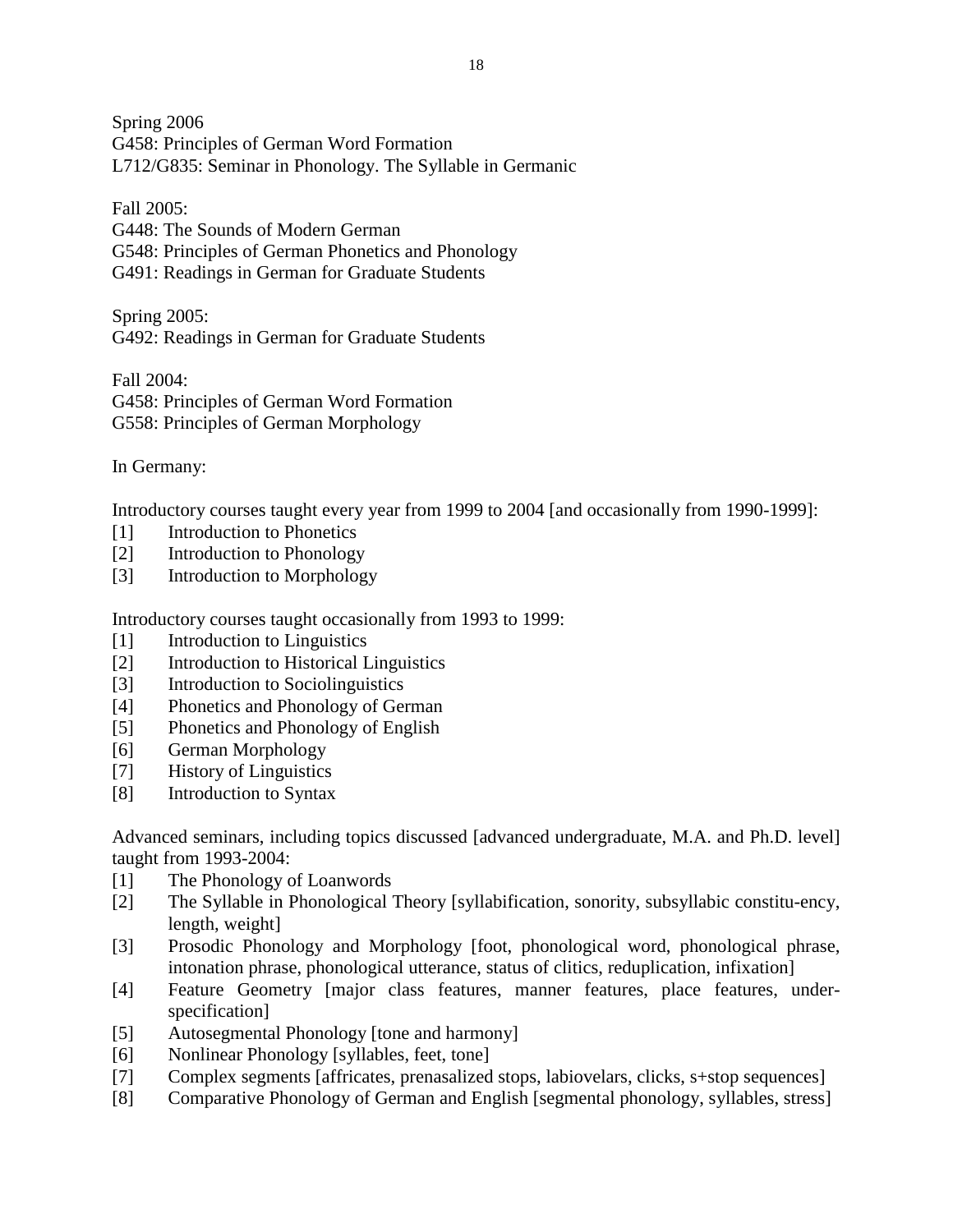- [9] Lexical Phonology and Morphology [level ordering and rule domains, derived environment rules, cyclicity, structure preservation]
- [10] Optimality Theory [syllables, feet, segmental alternations, features, reduplication]
- [11] Theories of Allomorphy [early generative approaches, SPE, allomorphy in Lexical Phonology and Optimality Theory, prosodically conditioned allomorphy]
- [12] The Phonology of Liquids [phonology of laterals and rhotics (trills, central approximants, flaps), manner and major class features, e.g. [continuant], [consonantal], [sonorant], status of the feature [lateral]]
- [13] Sounds in the World's Languages [phonetics of consonant articulations, e.g. aspiration, voicing, places and manners of articulation, prenasalization]
- [14] Generative Theories of Phonological Change [early generative theories, sound change in Lexical Phonology, Optimality Theory]
- [15] Topics in Morphological Theory [morphology in early generative grammar, status of the affix ordering generalization, level ordering, alternatives to level ordering, headedness and percolation]
- [16] Nominal Morphology [gender assignment, noun classes, German plural formation]

# **COURSES TAUGHT AT SUMMER SCHOOLS**

- [1] Autosegmental Phonology (one week; 90 minutes per day) and Feature Geometry (one week; 90 minutes per day). Central European Summer School in Generative Grammar. Olomouc, Czech Republic. August, 1995.
- [2] Autosegmental Phonology (one week; 90 minutes per day). Course taught at the University of Novi Sad, Yugoslavia. December, 1995.
- [3] Nonlinear Phonology (one week; 90 minutes per day) and Syntax-Phonology Interface (one week; 90 minutes per day). Central European Summer School in Generative Grammar. Olomouc, Czech Republic. August, 1996.
- [4] Syllable Structure and Syllabification (one week; 90 minutes per day). Central European Summer School in Generative Grammar. Olomouc, Czech Republic. August, 1997.
- [5] The Phonology of Liquids (one week; 90 minutes per day). Landelijke Ondersoek-school Taalwetenschap (LOT) Summer school. Potsdam, Germany. August, 1999.
- [6] Introduction to Nonlinear Phonology (two weeks; 90 minutes per day). Summer School 'Formal and Functional Linguistics' (hosted by the German Linguistics Society [DGfS] and the LSA). Heinrich-Heine University, Düsseldorf, Germany. July, 2002.
- [7] Topics in German Phonology (one week; 90 minutes per day). Phonology Fest. Indiana University. June 2006.
- [8] Phonology-Morphology Interface (one week; 90 minutes per day). Jadertina Summer School in Empirical and Computational Linguistics, University of Zadar. Zadar, Croatia, September, 2006.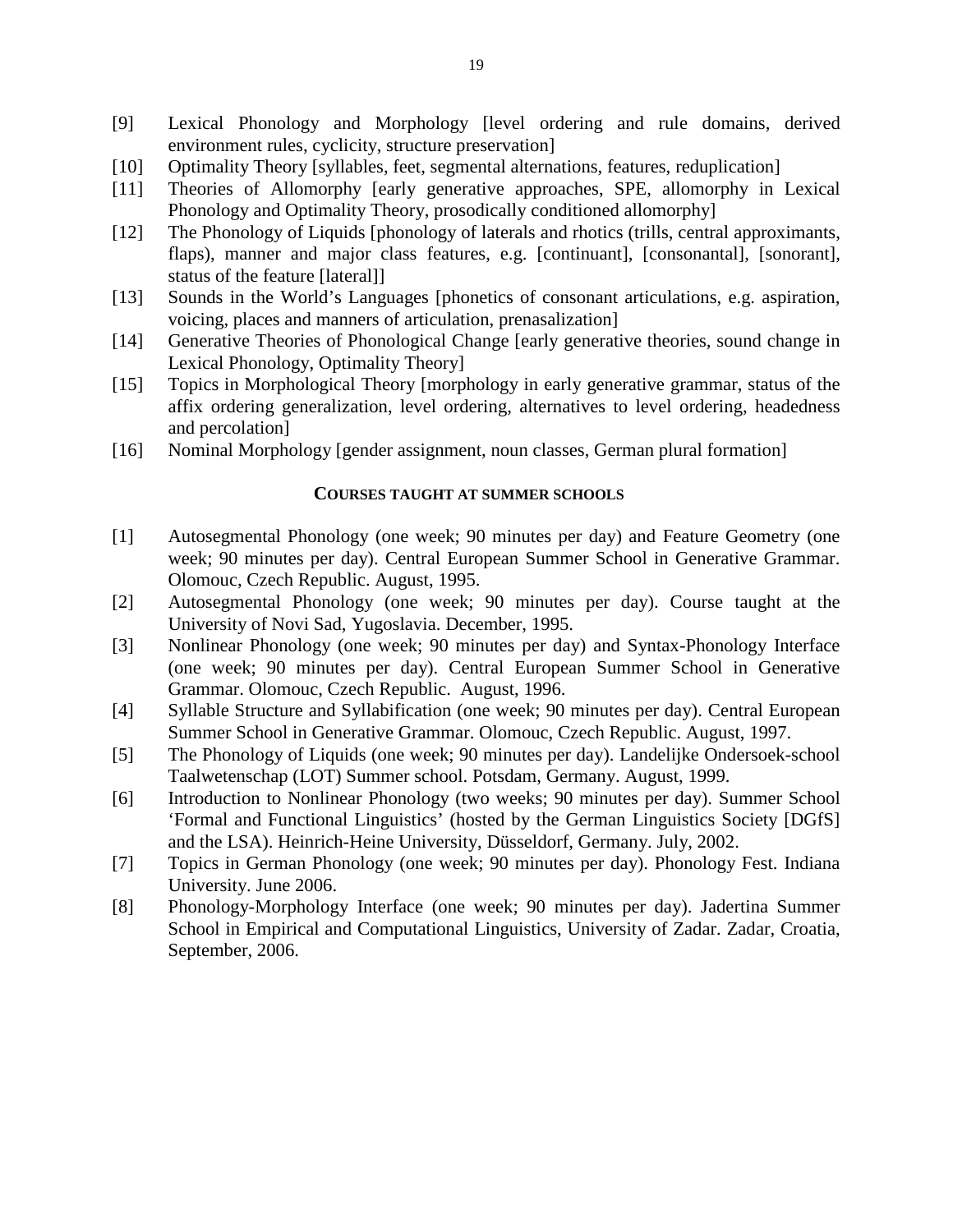#### **ADVISING AND SUPERVISING STUDENTS**

## **DIRECTOR OF UNDERGRADUATE HONORS THESES (INDIANA UNIVERSITY)**

- [1] Kevin Seitz. 2009. Aspects of the Synchronic and Diachronic Phonology of Imst German. Honors Thesis. [=G399 and G499] Spring 2009 and Fall 2009.
- [2] David Bolter. 2012. The Synchronic Phonology of Nürnberg German. [=G399 and G499] Fall 2011 and Spring 2012.
- [3] Tyler Kniess. 2015. Rhenish German Gutturalization. [=G399 and G499] Fall 2014 and Spring 2015.

## **M. A. THESES SUPERVISED (IN GERMANY)**

- [1] Michael Wagner. 2000. *Laryngeal Features in West Germanic: Representation, Alternation, Assimilation*. Humboldt-University, Berlin, Germany.
- [2] Sabine Zerbian. 2001. *Phonetik und Phonologie des Nebenakzents im Deutschen.* [*Phonetics and Phonology of Secondary Stress in German*]. Humboldt-University, Berlin, Germany.
- [3] Christiane Kaden. 2003. *Optimalitätstheoretische Analyse phonologischer Prozesse im Kimatuumbi* [*An Optimality-Theoretic Analysis of Syllable-Related Processes in Kimatuumbi*]. University of Leipzig, Leipzig, Germany.

## **M. A. THESES EVALUATED AS A REFEREE (IN GERMANY)**

- [1] Wolfgang Lipp. 1994. *Phonologie der Auslaute des modernen Hochchinesisch. Ein Vergleich verschiedener Ansätze* [*Phonology of Word-Final Sequences in Modern Chinese*]. Humboldt-University, Berlin, Germany.
- [2] Heike Mans. 2003. *Regionalsprachen in der Europäischen Union – eine soziolinguistische Analyse am Beispiel eines Vergleichs von Niederdeutsch (Mecklenburg) und Schonisch (Skåne, Südschweden).* [*Regional languages in the European Union – a soziolinguistic comparison of Lower German (Mecklenburgian) and Skonian (Skåne, Southern Sweden)*]. University of Leipzig, Leipzig, Germany.

#### **M. A. PROJECT ADVISER (INDIANA UNIVERSITY)**

- [1] Andrew Kostakis. 2008. *Vestige Theory: Sociolinguistic Evidence for Output-Output Constraints.*
- [2] Erin Noelliste. 2010. *Sonorant Gemination and its Blockage in Visperteminen German*.
- [3] Michael Eith. 2010. *\*NC in Old West Norse Codas*.
- [4] Colin Grant. 2011. *An Acoustic Analysis of Anglian Smoothing.*
- [5] Kevin Seitz. 2012. *Schwa Epenthesis and Minimal Sonority Distance in Dutch*.
- [6] Lane Sorensen. 2012. *Velar Palatalization in Altai Plautdietsch as Markedness Reduction*.
- [7] David Bolter. 2014. *Germanic \*sk*.
- [8] Stefon Flego. 2016. *Laryngeal Phonology of Modern Icelandic.*

## **M. A. PROJECT COMMITTEE MEMBER (INDIANA UNIVERSITY)**

- [1] Lauren Goetting. 2006. *The Provenance and Semantics of Particle Verbs with Pleonastic Prepositions in Gothic*.
- [2] Justin Glover. 2007. *An Analysis of Old Norse Pronominal Address Shifting in Heimskringla and Eglis Saga*.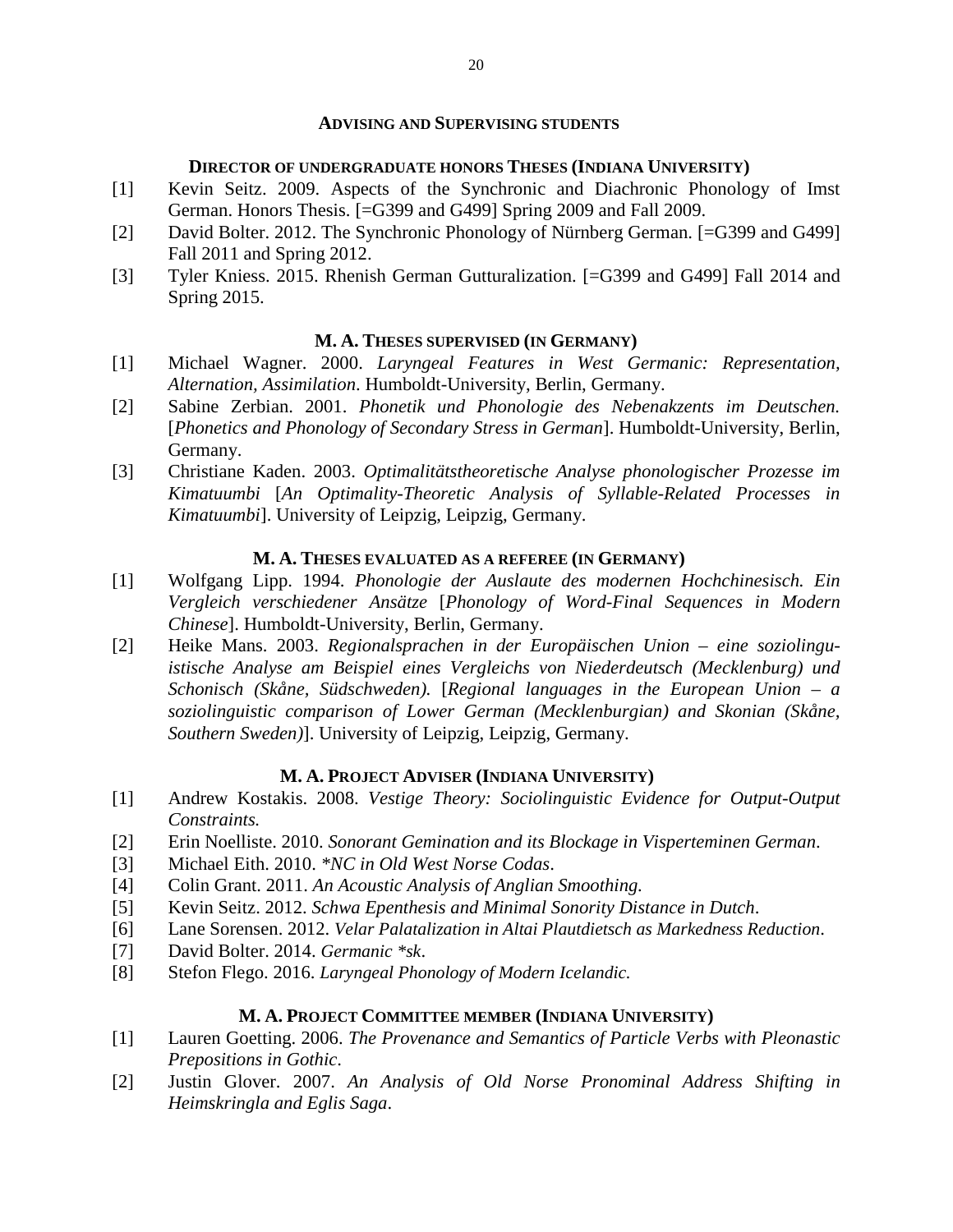- [3] John H. G. Scott. 2008. *Formalizing Rhotacization (/z/ > /r/) in Proto-Nordic with Runic Evidence*.
- [4] Silja Weber. 2011. *Acquisition of Constraints on the Recipient Passive in Very Advanced learners: German and English.*

# **ADVISORY COMMITTEE CHAIR (COMPLETED)**

- [1] Justin Glover (passed qualifying examinations in April 2011)
- [2] Christiane Kaden (passed qualifying examinations in April 2011)
- [3] Andrew Kostakis (passed qualifying examinations in February 2012)
- [4] Erin Noelliste (passed qualifying examinations in April 2013)

# **DISSERTATIONS SUPERVISED OR CO-SUPERVISED**

- [1] Marzena Rochoń [Zygis]. 1999. *Optimality in Complexity: The Case of Polish Consonant Clusters*.
- [2] Silke Hamann. 2003. *The Phonetics and Phonology of Retroflex Consonants*.
- [3] Małgorzata Ćavar. 2004. *Place Features in Consonant-Vowel Interaction*.
- [4] Justin Glover. 2014. *Liquid Vocalization and Underspecification in German Dialects*.
- [5] Andrew Kostakis. 2015. *Height, Frontness and the Special Status of /x/, /r/ and /l/ in German language History.* (Co-supervised with Stuart Davis)
- [6] Christiane Kaden. 2016. *Lengthenings and Shortenings in Germanic.* (Co-supervised with Stuart Davis)

## **DISSERTATIONS EVALUATED AS A REFEREE**

[1] Torsten Andreas. 2006. *Zur Perzeption gesungener Vokale* [*On the Perception of Chanted Vowels*]. University of Leipzig, Leipzig, Germany.

## **COMMITTEE MEMBER FOR DISSERTATIONS**

- [1] Roland Noske. 1992. *A Theory of Syllabification and Segmental Alternation. With Studies on the Phonology of French, German, Tonkawa and Yawelmani*. University of Tilburg, The Netherlands.
- [2] Monika Baumann. 1995. *The Production of Syllables in Connected Speech.* University of Nijmegen, Nijmegen, The Netherlands.
- [3] Christine Mooshammer. 1998. *Experimentalphonetische Untersuchungen zur artikulatorischen Modellierung der Gespanntheitsopposition im Deutschen* [*An Experi-mental Phonetic Study on the Articulatory Modelling of Tenseness Oppositions in German*]. Humboldt-University, Berlin, Germany.
- [4] Kathrin Bussmann. 2002. *Diphthongs in Frisian: A Comparative Analysis of Phonemic Inventories Past and Present*. Humboldt-University, Berlin, Germany.

## **MEMBER OF RESEARCH COMMITTEES (COMPLETED)**

- [1] Mark Van Dam. 2007. *The Organization of English Obstruents in Production, Perception, and Lexical Memory.* [Ph.D. dissertation, Indiana University. Defended on 22 June 2007].
- [2] Dongmyung Lee. 2008. *The Loanword Tonology of South Kyungsang Korean.* [Ph.D. dissertation, Indiana University. Defended on 22 December 2008].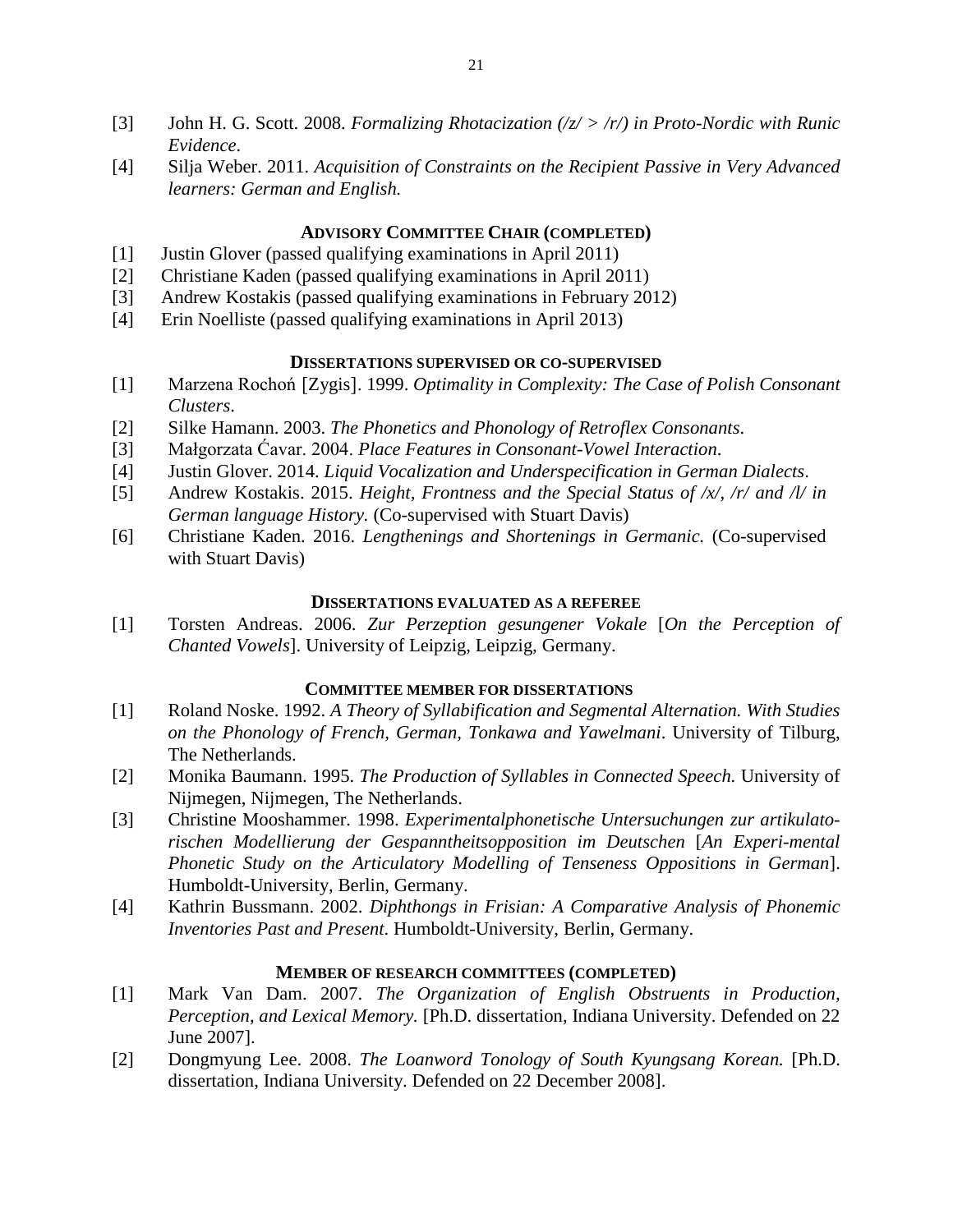- [3] Majdi Bamakhramah. 2009. *Topics in the Phonology of Arabic.* [Ph.D. dissertation, Indiana University. Defended on 14 December 2009].
- [4] Jung-yueh Tu. 2013. *Word Prosody in Loanword Phonology: Focus on Japanese Borrowings into Taiwanese Southern Min*. [Ph.D. dissertation, Indiana University. Defended on 10 January 2013].
- [5] Heather Rice. 2015. *Perceptual Acquisition of Secondary Palatalization in L2.* [Ph.D. dissertation, Indiana University. Defended on 7 December 2015].

## **HABILITATIONSSCHRIFTEN EVALUATED**

- [1] Renate Raffelsiefen 2004. *Phonological Effects in Word Formation.* Free University of Berlin.
- [2] Antony D. Green. 2005. *Phonology Limited.* University of Potsdam.
- [3] Mazena Zygis. 2006. *Contrast Optimization in Slavic Sibilant Systems*. Humboldt-University, Berlin.

#### **SERVICE**

#### **SERVICE TO THE PROFESSION**

#### **EDITORIAL WORK**

- [1] Editor of the *Journal of Germanic Linguistics* (January 2015-present). Published for the Society of Germanic Linguistics by Cambridge University Press.
- [2] Series Editor [with Artemis Alexiadou] for the book series *Interface Explorations,*  Mouton de Gruyter (since 2001).
- [3] Member of Editorial Review Board for *Phonological Analysis* (since 2013).
- [4] Member of Advisory Board for *Studies in Germanic Linguistics*, The Ohio State University Press (since 2013).
- [5] Member of Advisory Board for the *Old World Conference in Phonology* (since 2009).

#### **ORGANIZATIONAL WORK**

## **ORGANIZATION OF SUMMER SCHOOLS**

[1] Co-organizer of the 'Central European Summer School in Generative Grammar' [with Maaike Schoorlemmer] Olomouc, Czech Republic. August, 1996.

### **ORGANIZATION OF CONFERENCES AND WORKSHOPS**

- [1] Co-organizer of the 'Lexical Phonology Workshop' [with Richard Wiese]. Heinrich-Heine-University, Düsseldorf, Germany. 25-27 August, 1993.
- [2] Co-organizer of the 'FAS Inaugural Conference' [with Artemis Alexiadou and André Meinunger]. Forschungsschwerpunkt Allgemeine Sprachwissenschaft [FAS], Berlin, Germany. 17-19 March, 1994.
- [3] Co-organizer of the 'Conference on Interfaces in Phonology' [with Ursula Kleinhenz]. Zentrum für Allgemeine Sprachwissenschaft [ZAS], Berlin, Germany. 23-25 March, 1995.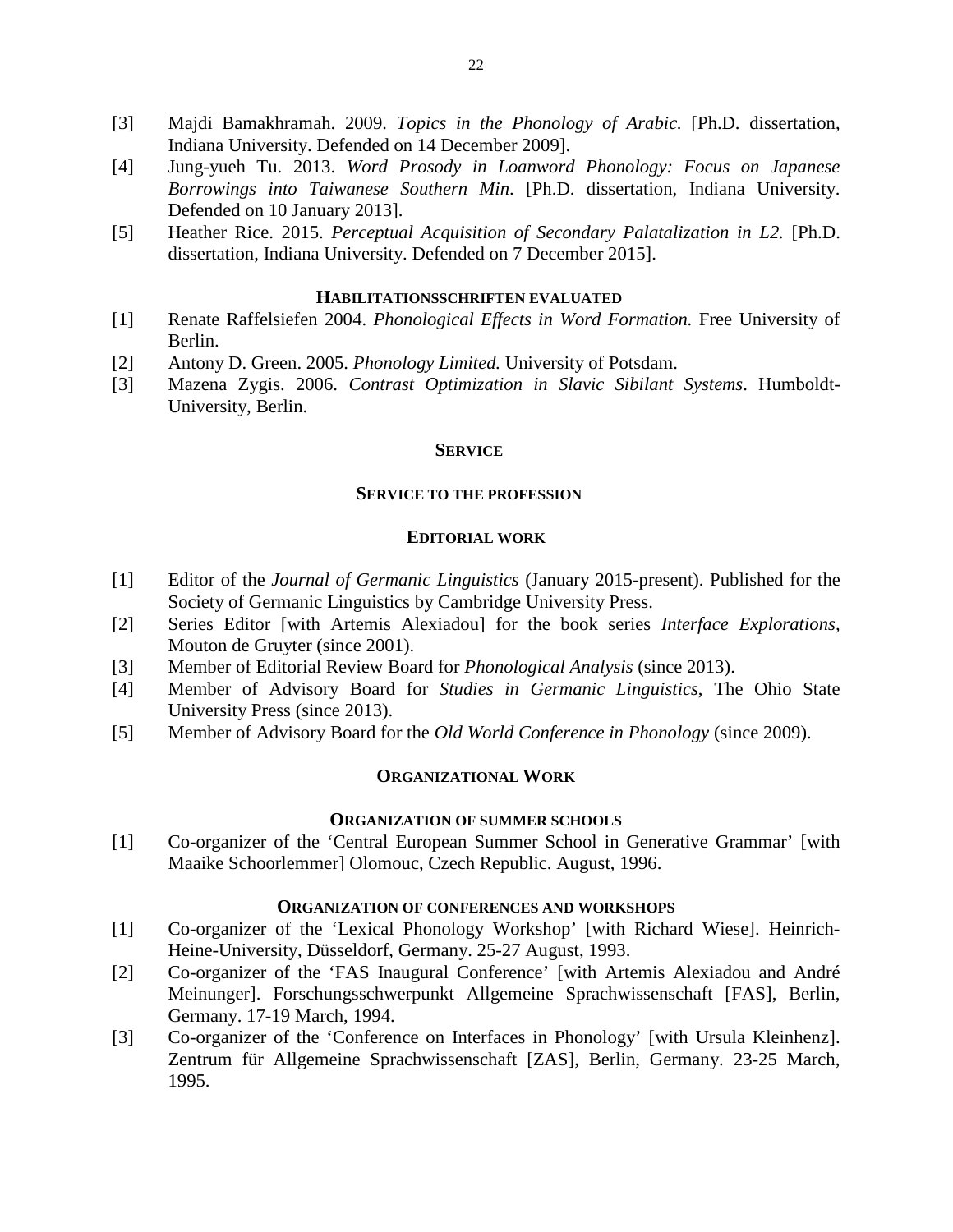- [4] Co-organizer of the 'Conference on the Phonological Word' [with Ursula Kleinhenz]. Zentrum für Allgemeine Sprachwissenschaft [ZAS], Berlin, Germany. 24-26. October, 1997.
- [5] Co-organizer of the 'Prosodic Phonology Workshop' [with Ursula Kleinhenz]. Zentrum für Allgemeine Sprachwissenschaft [ZAS], Berlin, Germany. August, 1998.
- [6] Co-organizer of the 'Workshops on Laryngeals' [with Ursula Kleinhenz]. Zentrum für Allgemeine Sprachwissenschaft [ZAS], Berlin, Germany. July, 1999.
- [7] Co-organizer of the 'Conference on Distinctive Feature Theory' [with Antony Green and Ursula Kleinhenz]. Zentrum für Allgemeine Sprachwissenschaft [ZAS], Berlin, Germany. October, 1999.
- [8] Co-organizer of the 'Workshop on the Phonological Word' [with Ursula Kleinhenz]. Annual Meeting of the German Linguistics Society [DGfS]. Marburg, Germany. March, 2000.
- [9] Co-organizer of the Annual Meeting of the German Linguistics Society [DGfS]. University of Leipzig, Leipzig, Germany. March, 2001.
- [10] Co-organizer of the 'Conference on Paradigm Uniformity' [with Silke Hamann and Marzena Rochoń]. Zentrum für Allgemeine Sprachwissenschaft [ZAS], Berlin, Germany. March, 2001.
- [11] Co-organizer of the 'Conference on the Phonetics-Phonology Interface' [with Laura Downing, Silke Hamann, Bernd Pompino-Marschall and Marzena Rochoń]. Zentrum für Allgemeine Sprachwissenschaft [ZAS], Berlin, Germany. October, 2001.
- [12] Co-organizer of the 'Workshop on the Word Domains: Typology and Theory' [with Balthasar Bickel and Kristine Hildebrandt]. University of Leipzig, Leipzig, Germany. April, 2004.
- [13] Co-organizer of the 'Conference on Manner Alternations in Phonology' [with Silke Hamann and Marzena Zygis]. Zentrum für Allgemeine Sprachwissenschaft [ZAS], Berlin, Germany. June, 2005.
- [14] Co-organizer of the 'Germanic Linguistics Annual Conference 18 [GLAC 18]' and 'Studies in the History of the English Language [SHEL]'. [with Michael Adams, Robert Fulk and Kari Gade]. Indiana University, Bloomington. 26-28 April, 2012.

## **WORK AS REVIEWER**

#### **REVIEWER FOR JOURNALS**

- [1] *Africana Linguistica* (2007)
- [2] *Beiträge zur Geschichte der Deutschen Sprache und Literatur* (2012)
- [3] *Cahiers de Linguistique-Asie Orientale* (1994)
- [4] *Canadian Journal of Linguistics* (2003)
- [5] *Diachronica* (2007)
- [6] *English Language and Linguistics* (2008)
- [7] *Folia Linguistica* (2008)
- [8] *Glossa* (2015)
- [9] *Indiana University Working Papers in Linguistics* (2015)
- [10] *International Journal of American Linguistics* (2004, 2005, 2007, 2014)
- [11] *Journal of Comparative Germanic Linguistics* (2008)
- [12] *Journal of Germanic Linguistics* (2006 (2), 2008, 2010, 2013)
- [13] *Journal of Laboratory Phonology* (2013)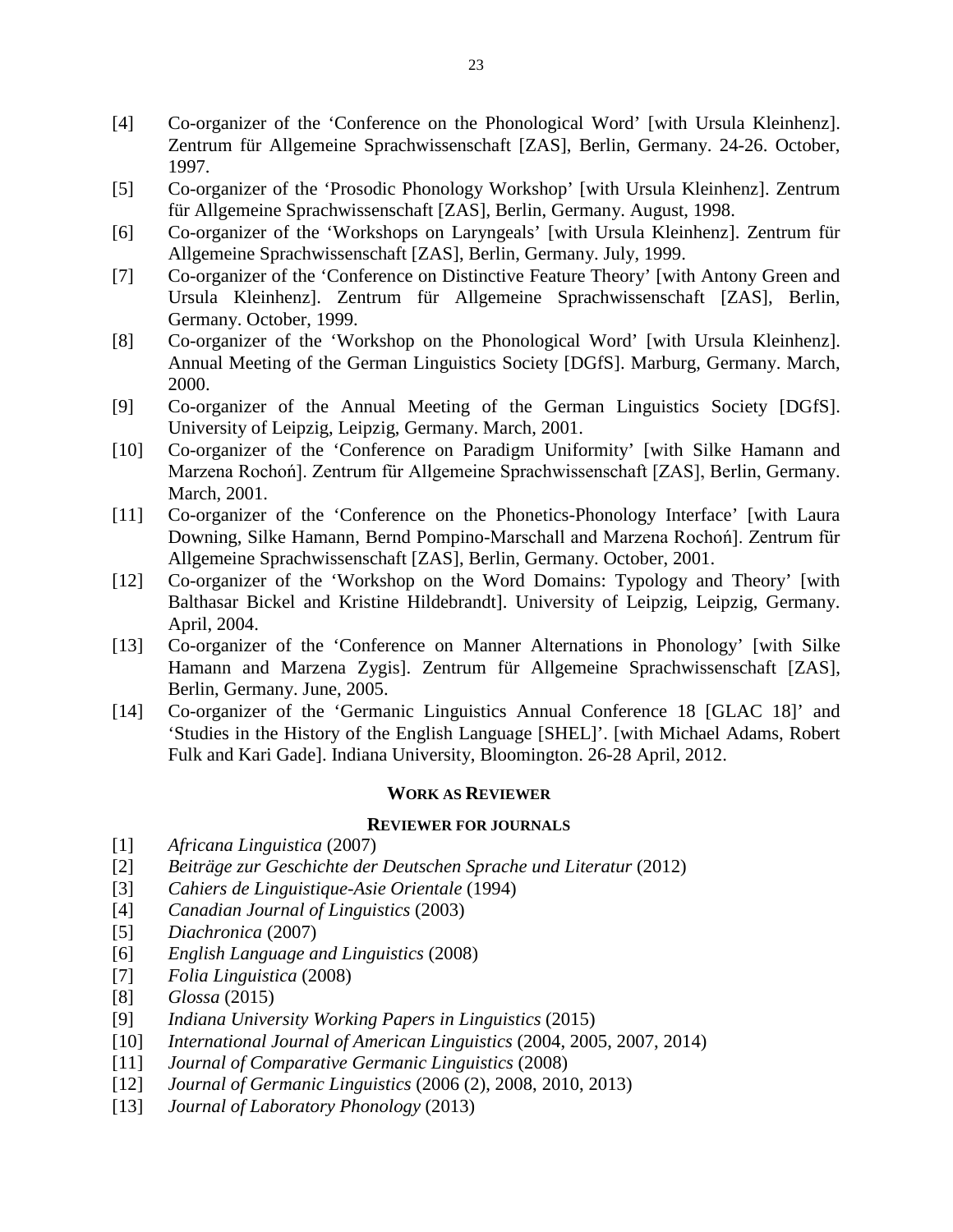- [14] *Journal of Languages and Culture* (2014)
- [15] *Journal of Linguistics* (2000, 2009 (2), 2012, 2016)
- [16] *Journal of Slavic Linguistics* (2014)
- [17] *Language Learning* (2004)
- [18] *Language Research* (2007)
- [19] *Lingua* (2008, 2011, 2012, 2014, 2015)
- [20] *Linguistics* (1999, 2002)
- [21] *Linguistic Typology* (2011)
- [22] *Linguistik Online* (2015)
- [23] *Linguistische Berichte* (1999 (2))
- [24] *Morphology* (2014)
- [25] *Natural Language and Linguistic Theory* (2008)
- [26] *Open Linguistics* (2016)
- [27] *Phonology* (1994, 1995, 1996, 1997, 1998, 1999 (3), 2000, 2001, 2002, 2003, 2005, 2006, 2007, 2008, 2011, 2013, 2014)
- [28] *Zeitschrift für Sprachwissenschaft* (2000, 2015)
- [29] *Language and Linguistics Compass* (2010)

# **REVIEWER FOR BOOK CHAPTERS**

- [1] Akademie Verlag (1996)
- [2] Holland Institute of Generative Linguistics [HIL] (1999)
- [3] John Benjamins (1999)
- [4] Mouton de Gruyter (2002)
- [5] Mouton de Gruyter (2003)
- [6] Mouton de Gruyter (2007)
- [7] Mouton de Gruyter (2007)
- [8] John Benjamins (2008)
- [9] Blackwell (2009) (2)
- [10] Niemeyer (2011)
- [11] Yale University Press (2012)
- [12] Oxford University Press (2015)

# **REVIEWER FOR BOOK MANUSCRIPTS**

[1] Yale University Press (2012)

# **REVIEWER FOR CONFERENCES**

- [1] Conference on the Syllable in Optimality Theory. Eberhart Karls University, Tübingen, Germany. July 1998
- [2] Generative Linguistics in the Old World (GLOW 22) in Potsdam, Germany. January, 1999.
- [3] 13th International Congress of the Phonetic Sciences. University of the Saarland, Saarbrücken, Germany. August 2007.
- [4] Where do Features Come From? Phonological Primitives in the Brain, the Mouth, and the Ear. Paris, France. October 2007.
- [5] Linguistic Society of America (LSA) conference in Baltimore, Maryland. January 2010.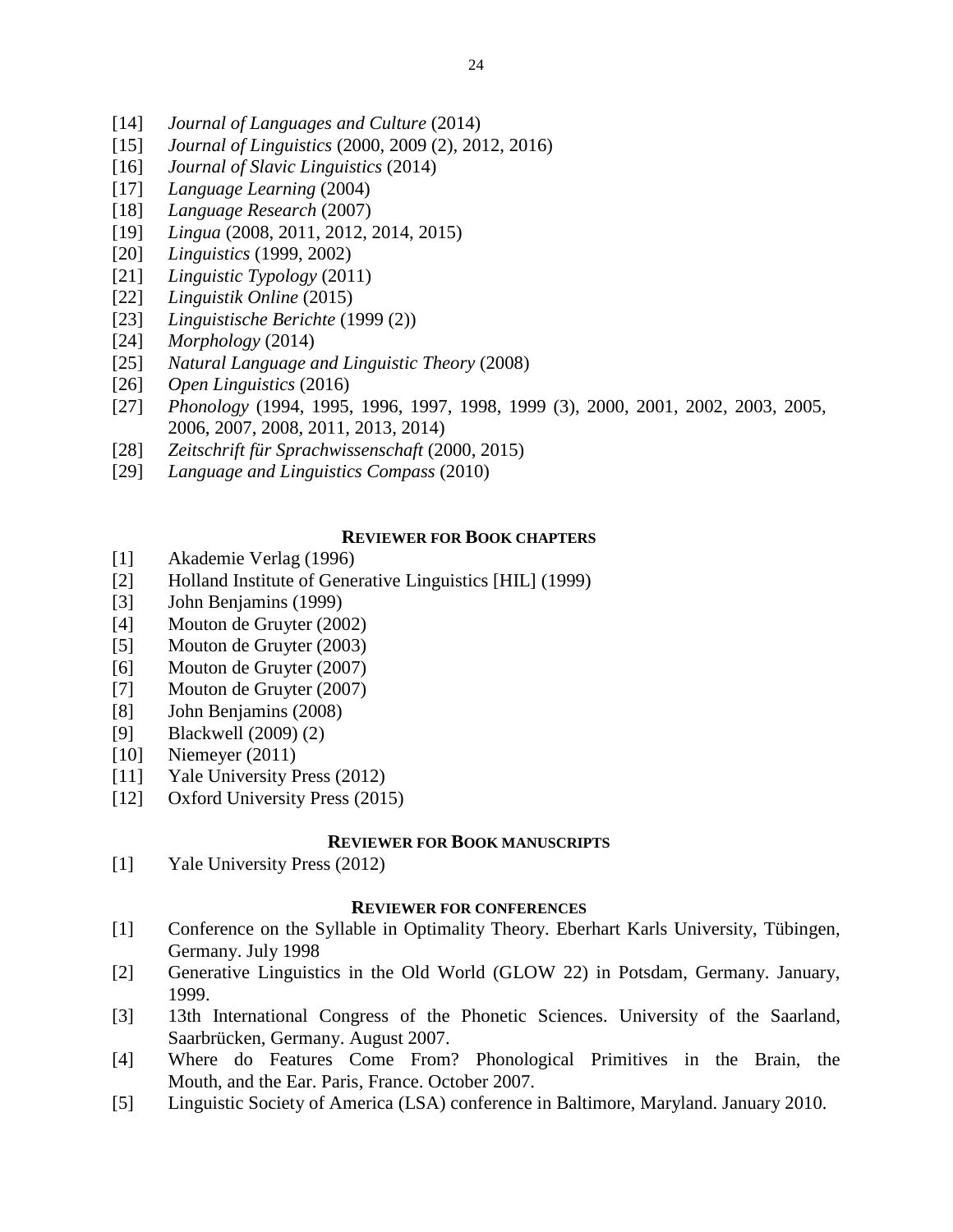- [6] Old World Conference in Phonology 7 (OCP 7) in Nice, France. January 2010.
- [7] Generative Linguistics in the Old World (GLOW 33) in Wrocław, Poland. January 2010.
- [8] Generative Linguistics in the Old World (GLOW 34) in Vienna, Austria. January 2011.
- [9] Old World Conference in Phonology 8 (OCP 8) in Marrakech, Morocco. January 2011.
- [10] 17th International Congress of Phonetic Sciences (ICPhS-XVII) in Hong Kong, China, August, 2011.
- [11] Old World Conference in Phonology 9 (OCP 9) in Berlin, Germany. January 2012.
- [12] Old World Conference in Phonology 10 (OCP 10) in Istanbul, Turkey. January 2013.
- [13] Generative Linguistics in the Old World (GLOW 36) in Stockholm, Sweden. January 2013.
- [14] Phonetics and Phonology in Iberia (PaPi) in Lisbon, Portugal. June 2013.
- [15] Old World Conference in Phonology 11 (OCP 11) in Amsterdam, The Netherlands. January 2014.
- [16] Generative Linguistics in the Old World (GLOW 38) in Paris, France. April 2015.
- [17] Old World Conference in Phonology 13 (OCP 13) in Budapest, Hungary. January 2016.

# **OTHER TYPES OF REVIEWING**

- [1] Comparative review of the short list for the position of Assistant Professor at the Heinrich-Heine-University in Düsseldorf, Germany. July 2007.
- [2] One of three judges for the Diebold Prize for 2007. July 2007
- [3] Reviewer for National Science Foundation Grant. March, 2008.
- [4] Reviewer for National Science Foundation Grant. April, 2008.
- [5] Reviewer for National Science Foundation Grant. September, 2008.
- [6] Reviewer for Nederlandse Organisatie voor Wetenschappelijke Onderzoek (NWO) grant. April, 2009.
- [7] Reviewer for National Science Foundation Grant. September, 2009.
- [8] Comparative review of the short list for the position of Assistant Professor at the Heinrich-Heine-University in Düsseldorf, Germany. August 2012.
- [9] External reviewer of the German Research Society (Deutsche Forschungsgemeinschaft) for the Research Training group (Graduiertenkolleg) 'Interaktion grammatischer Bausteine' at the University of Leipzig. On site evaluation on 13 September 2013.
- [10] Reviewer for National Science Foundation Grant. November, 2014.
- [11] Reviewer for a Deutsche Forschungsgemeinschaft (DFG) Grant, August 2015.
- [12] Reviewer for Nederlandse Organisatie voor Wetenschappelijke Onderzoek (NWO) grant. March, 2016.

# **SERVICE TO THE DEPARTMENT**

# **BEFORE 2004 (IN GERMANY)**

- [1] Administration of research projects, Zentrum für Allgemeine Sprachwissenschaft (ZAS), Berlin, Germany. 1994-1999.
- [2] Library acquisition committee, Zentrum für Allgemeine Sprachwissenschaft (ZAS), Berlin, Germany. 1995-1999.
- [3] Study abroad coordinator for the Linguistics Department, University of Leipzig, Leipzig, Germany. 2000-2004.